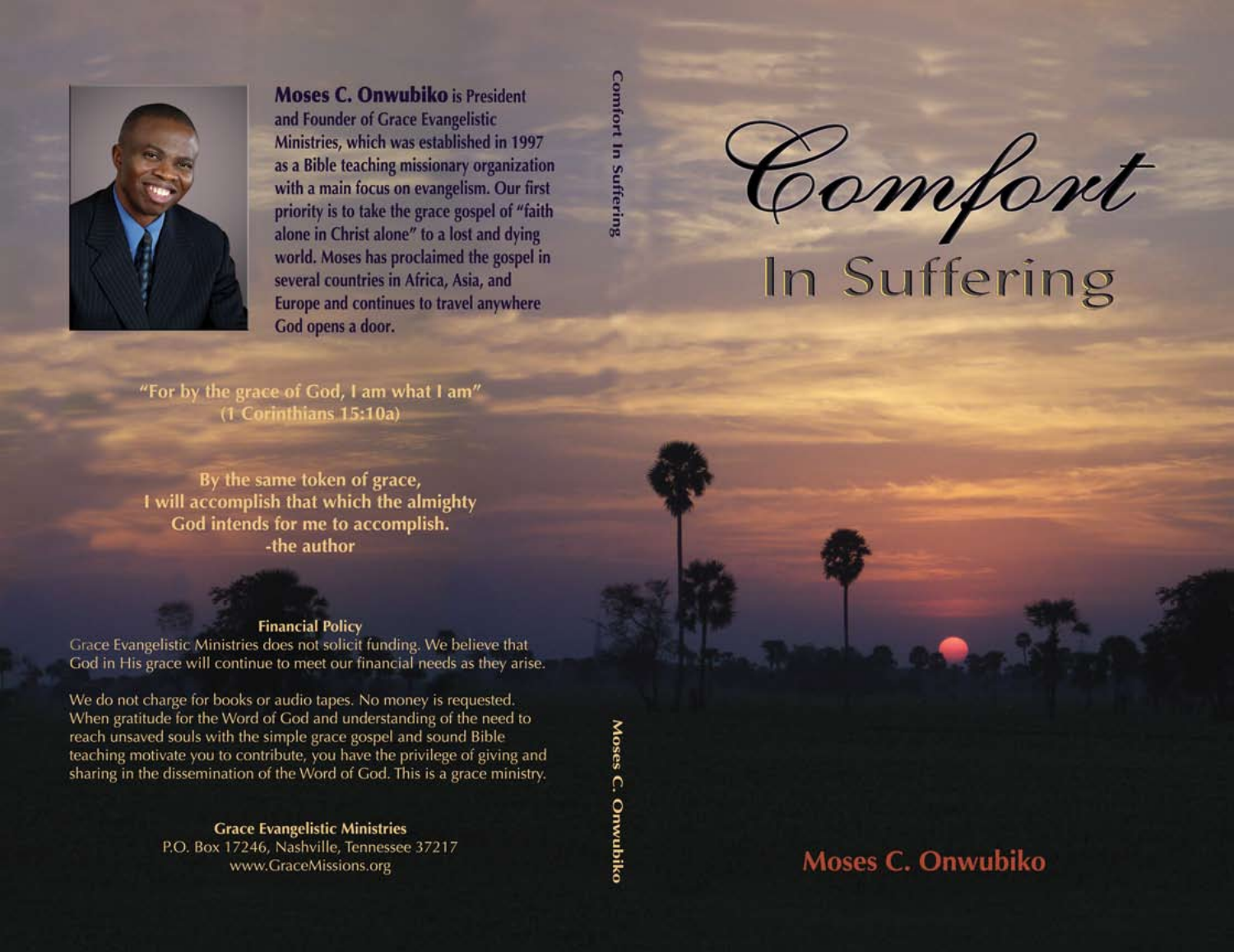# **Comfort in Suffering**

*by Moses C. Onwubiko*

Grace Evangelistic Ministries, Inc. Nashville, Tennessee U.S.A.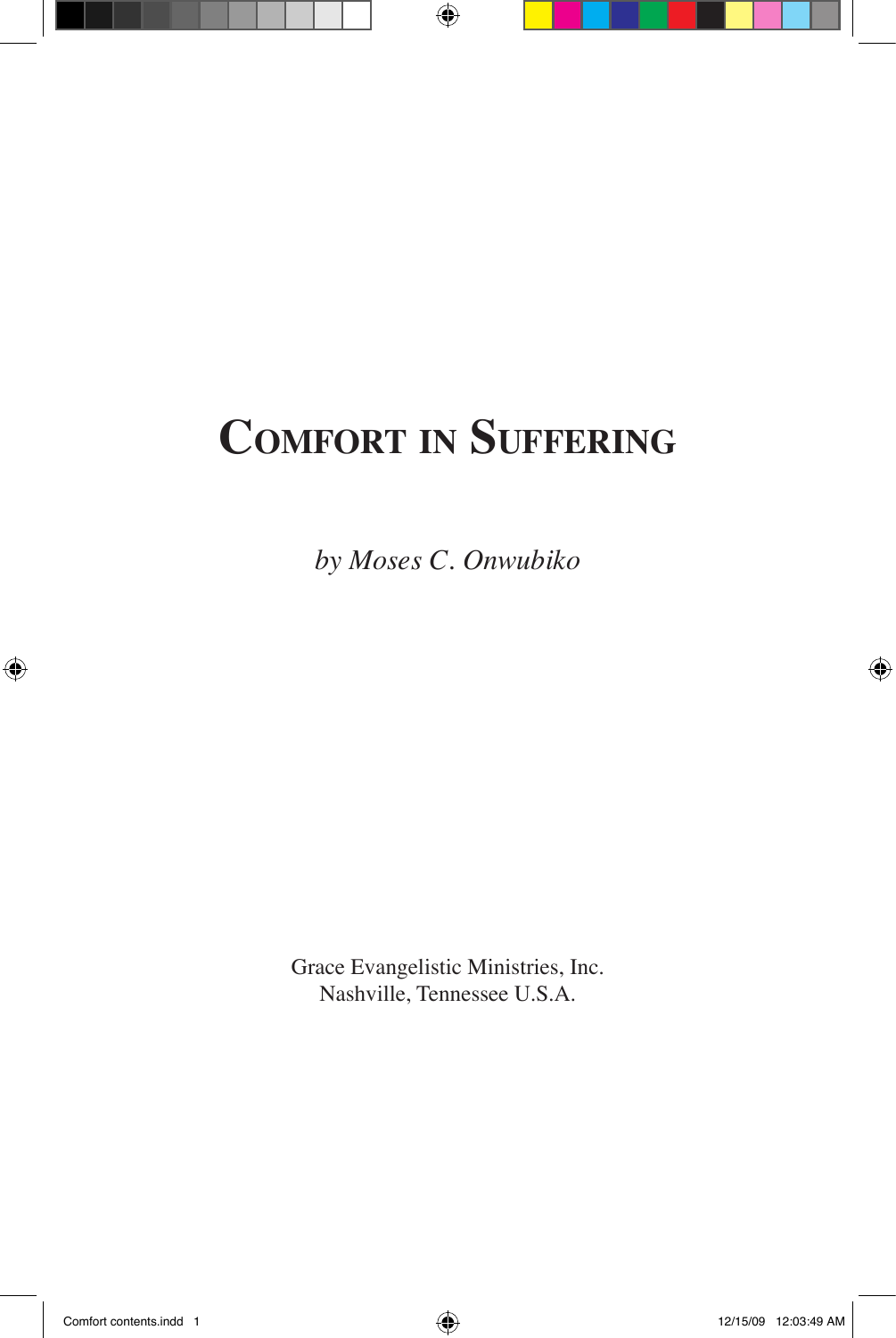Grace Evangelistic Ministries, Inc. P.O. Box 111999 Nashville, Tennessee 37222 www.GEMworldwide.org

© 1997, 2003, 2004, 2006, Revised 2007, 2009 by Moses C. Onwubiko. All rights reserved. No part of this publication may be reproduced or transmitted in any form or by any means, electronic or mechanical, including photocopy, recording, or any information storage and retrieval system, without permission in writing from the publisher.

Scripture quotations (unless otherwise noted) taken from the New American Standard Bible, © 1960, 1962, 1963, 1968, 1971, 1972, 1973, 1975, 1977, 1995 by the Lockman Foundation. Used by permission (www.Lockman.org). Words and phrases in brackets are author's amplifications and not part of the original text.

Those noted NIV taken from the Holy Bible, New International Version®. Copyright © 1973, 1978, 1984, International Bible Society. Used by permission of Zondervan. All rights reserved.

Printed in the United States of America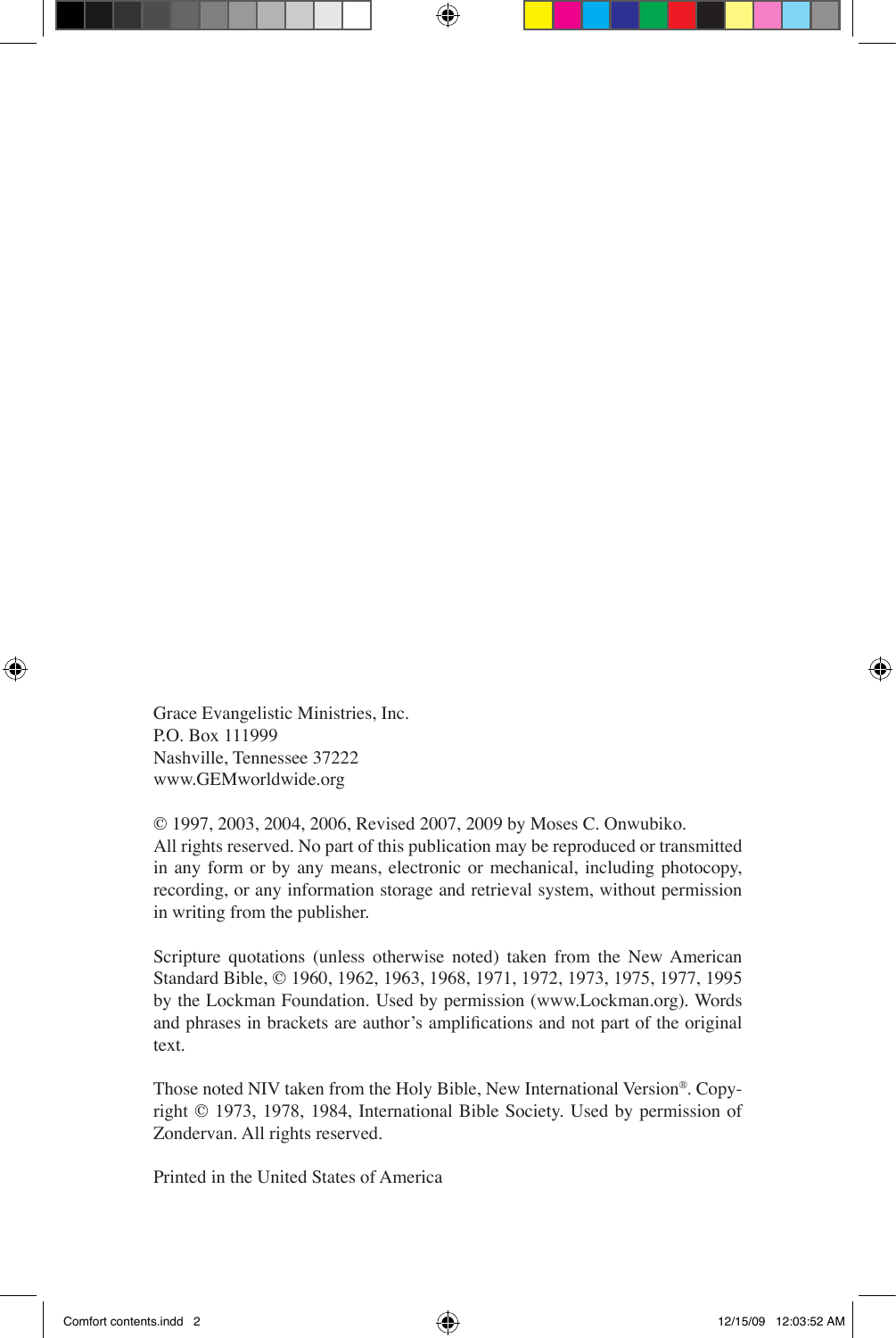" 'For I know the plans that I have for you,' declares the Lord, 'plans for welfare and not for calamity to give you a future and a hope.'" (Jeremiah 29:11)

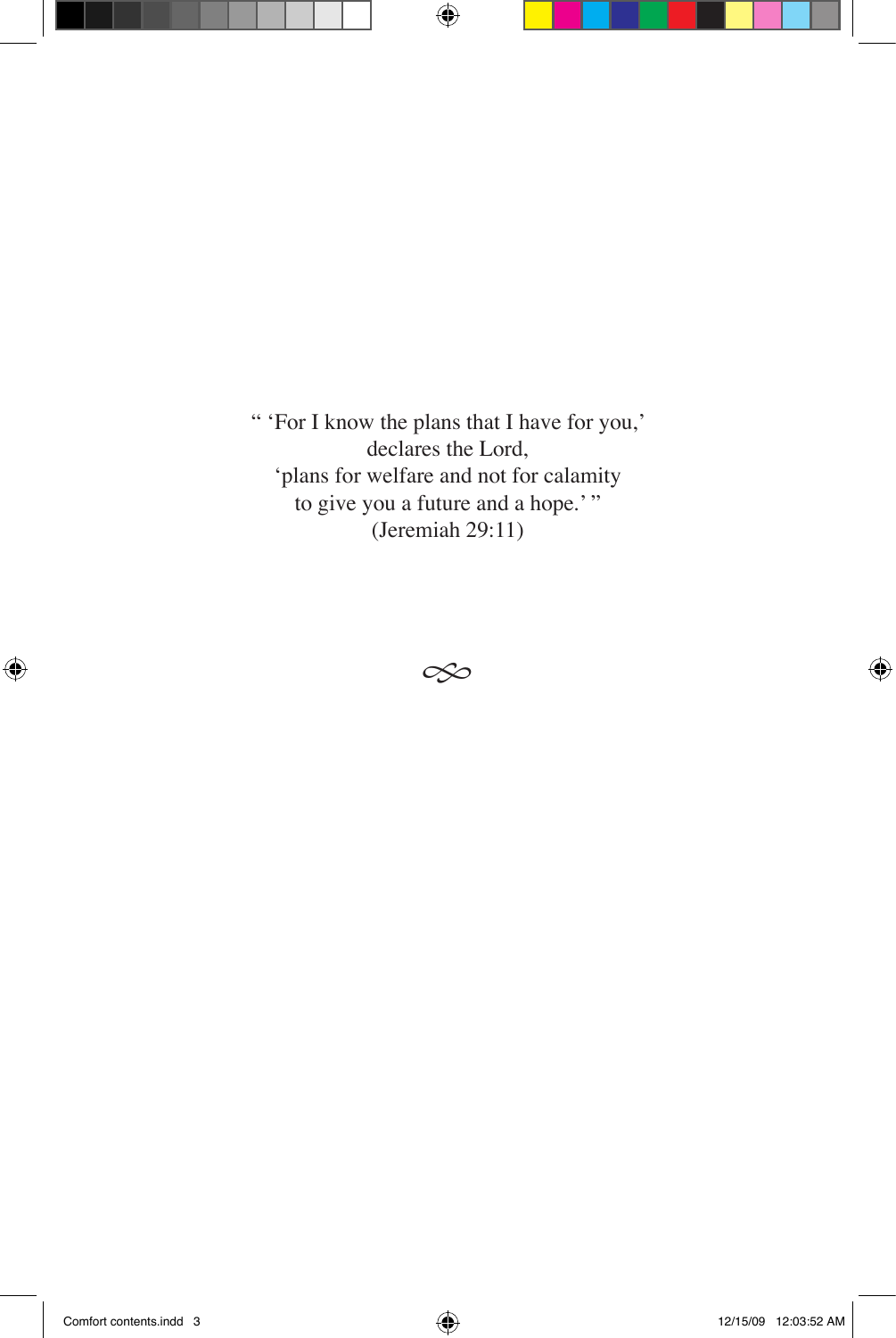#### *Dedication*

Dedicated to Col. Robert B. Thieme Jr., a man whose unparalleled training in the original languages of the Scriptures, Hebrew, Greek, and Aramaic, and whose fifty plus years of devotion to doctrinal teachings from the original languages of the Scripture has enriched millions of believers in Christ across the globe.

 $\infty$ 

iv\_\_\_\_\_\_\_\_\_\_\_\_\_\_\_\_\_\_\_\_\_\_\_\_\_\_\_\_\_\_\_\_\_\_\_\_\_\_\_\_\_\_\_\_\_\_\_\_\_\_\_Comfort in Suffering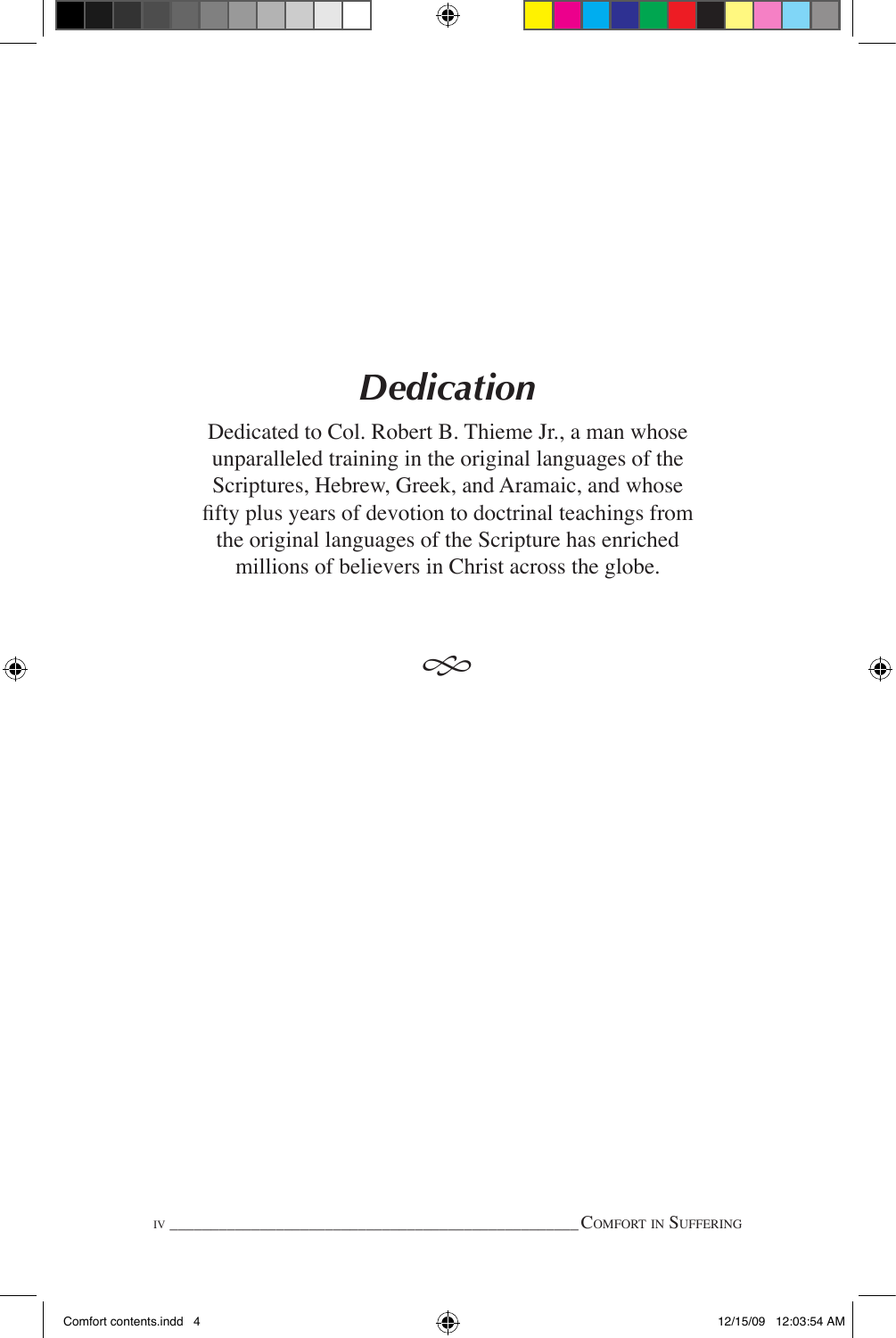#### **Contents**

| The Testing of Job vs. the Testing of Believers Today  10 |  |
|-----------------------------------------------------------|--|
|                                                           |  |
|                                                           |  |
|                                                           |  |
|                                                           |  |
|                                                           |  |
|                                                           |  |
|                                                           |  |
|                                                           |  |
|                                                           |  |
|                                                           |  |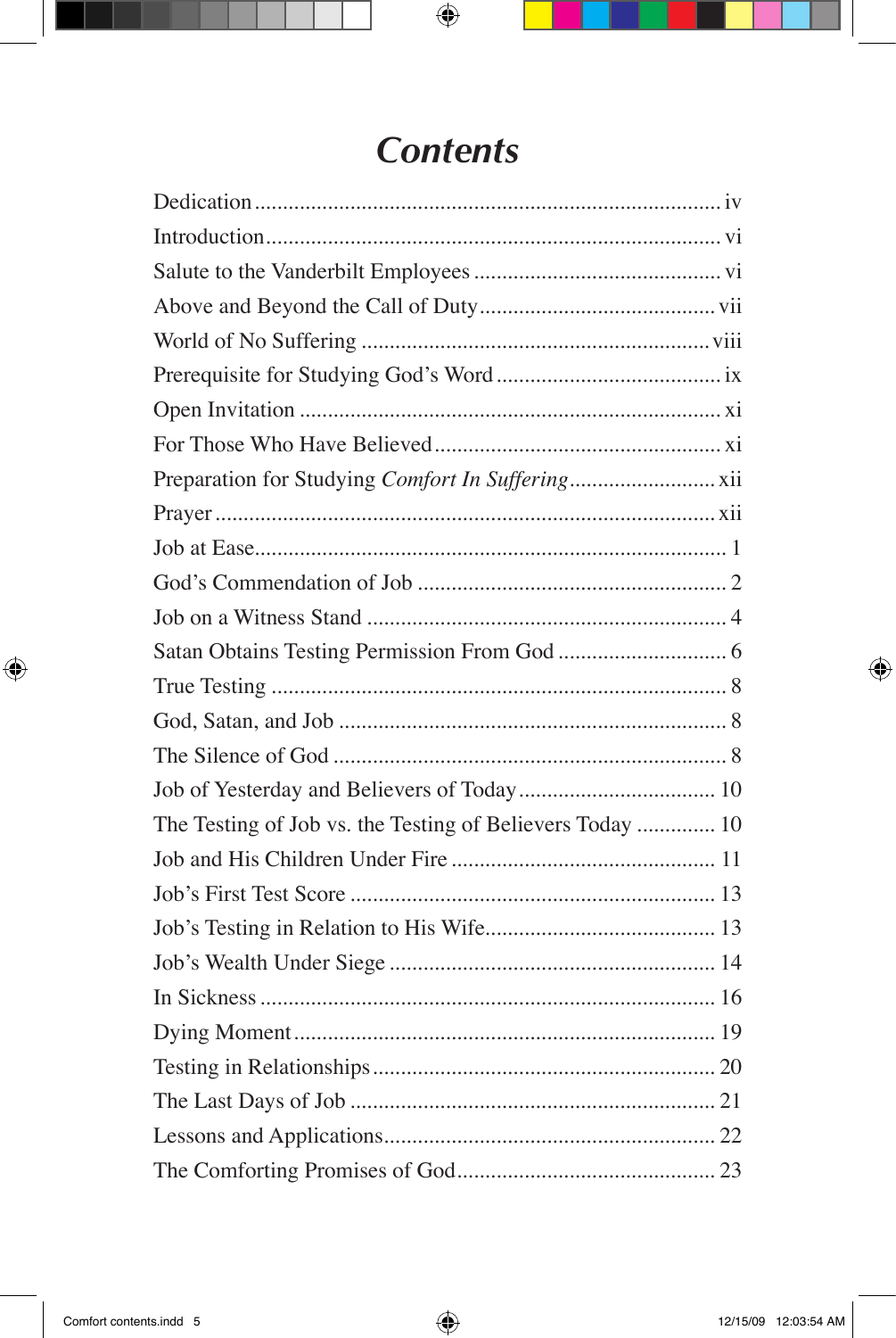#### *Introduction*

At the inception of *Comfort in Suffering* I had recently been employed by Vanderbilt Hospital. While there I observed pain and suffering set against the backdrop of great care and concern. This prompted me to reflect on the suffering of man on earth tempered by the great provision and care our Heavenly Father has given each believer for these situations. The book of Job provided inspiration with its great lessons. It magnificently portrays great comfort in suffering, comfort provided by God and God alone.



#### *Salute to the Vanderbilt Employees*

We are grateful to God for his unfailing love for us and we are also grateful to all those in the medical field who stand in the gap providing expert care and concern: the janitors, patient transport teams, service associates, nurse technicians, medical receptionists, lab technicians, nurses, pharmacy technicians, medical records personnel, pharmacists, social workers, dietitians, cooks, IV therapists, medical doctors, and all others who, without equivocation, make themselves available to serve patients at Vanderbilt Hospital. These individuals on a daily basis give of themselves, pass many sleepless nights, work extra hours when needed, and give so much more than is required helping patients who come for care, as well as family members who accompany them. I salute every one of you for your dedication. Indeed, you are the very backbone of Vanderbilt Hospital. Your contribution to the physical well-being of the patients is beyond reproach.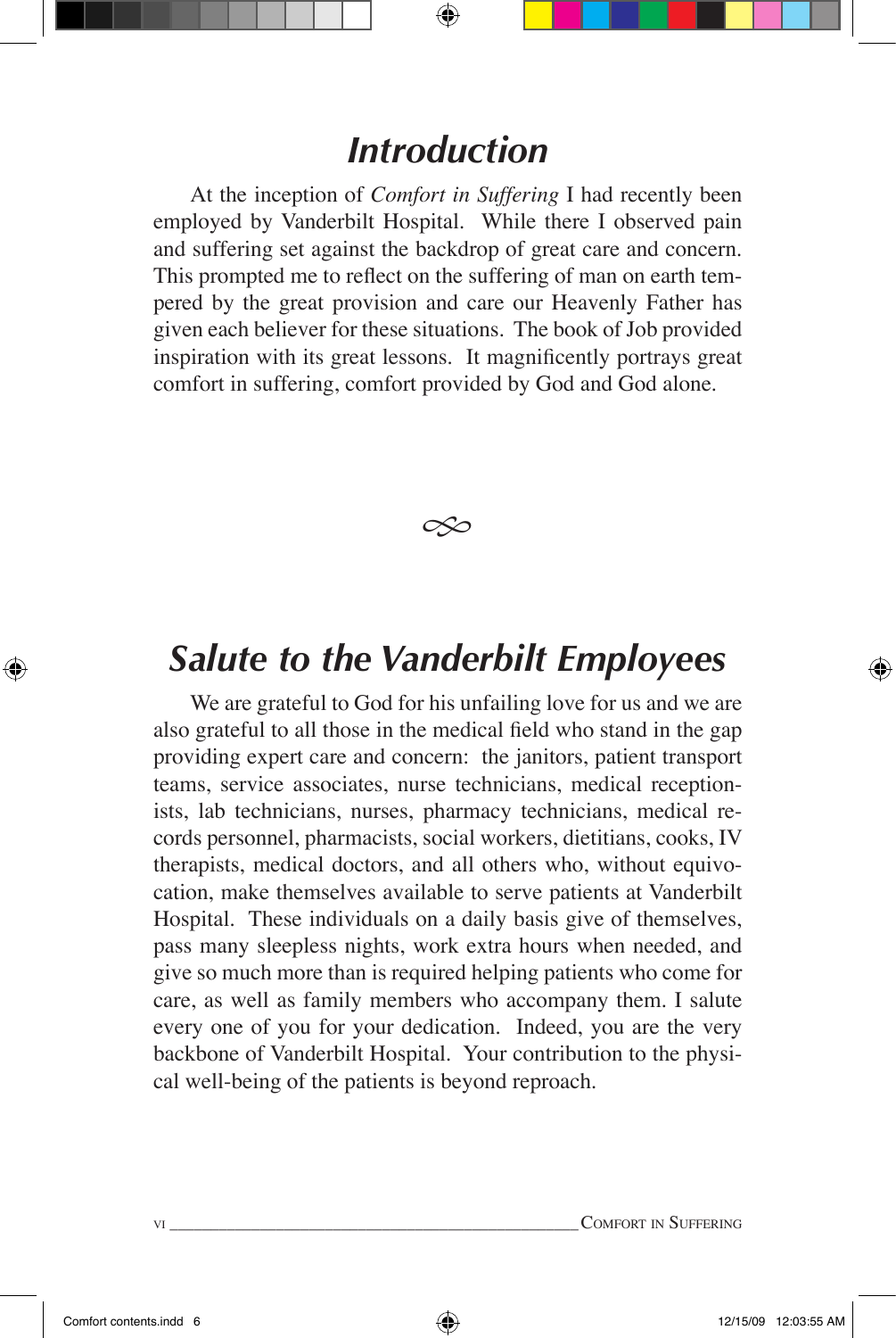# *Above and Beyond the Call Of Duty*

There are many physicians all over the world who love helping people who are physically suffering. Sometimes these doctors' services are recognized, but many times no one but God actually rewards their endeavors. In the midst of all these wonderful doctors, I want to briefly comment on one doctor whose services I have witnessed many times. I have personally observed Dr. Gritter take care of her patients. The care she gave to one particular patient, Mrs. J., was outstanding.

 One afternoon, I walked into a patient's room, and there was Dr. Gritter holding Mrs. J. as if she were indeed Dr. Gritter's own mother. The sympathy on the doctor's face for this patient was very obvious. I was touched by the scene. Then I saw that the doctor's hands and jacket were covered with Mrs. J's blood. Immediately I ran to assist them.

We spent nearly one and a half hours in this patient's room trying to stop the bleeding which was coming from a reopened shunt site. The amount of blood this patient lost, in my estimation, was equal to and most likely greater than the amount of blood the patient was currently receiving intravenously. This incredible doctor put her best foot forward for this patient who was in critical condition. What comes to mind when I recall the situation is Dr. Gritter anxiously requesting, "Let's do this, let's do that, let's hold her like this, oh no, that way . . . let's put pressure here and there . . . " Mrs. J. was soon rushed to the Medical Intensive Care unit (MICU) to be watched closely.

Knowing what Mrs. J. had gone through, later the same day I went to see her in the MICU, and there was Dr. Gritter! This was a doctor who had given everything she possibly could to this patient. It was care given from the heart. Here was a doctor who had gone above and beyond the call of duty to save another's life. Dr. Gritter, I salute you for care well-given. Indeed, your service represents Vanderbilt's credo. I salute you because this is what the medical profession is all about.

*Moses C. Onwubiko*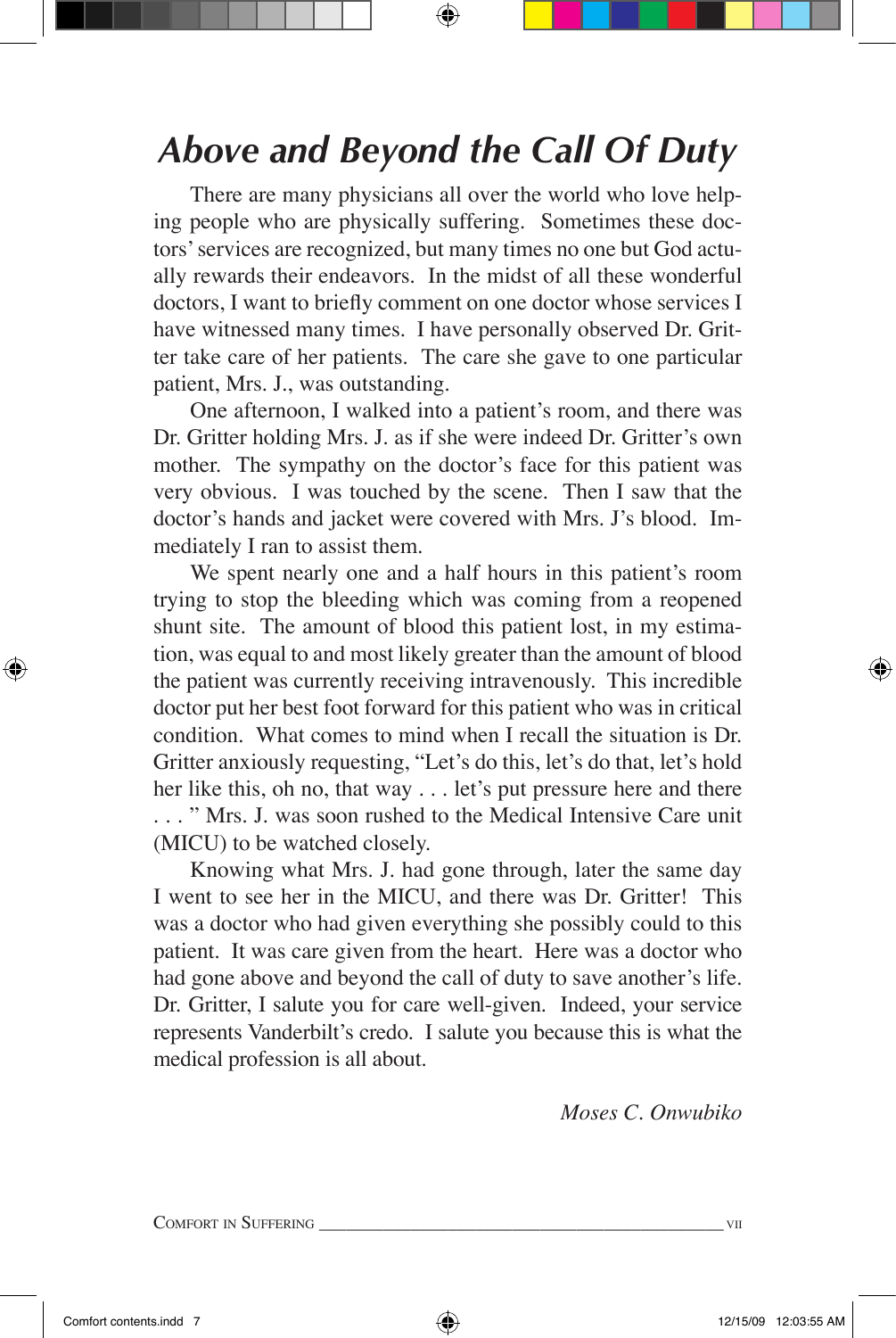# *World of No Suffering*

Imagine for a moment what this world would be like if there was no suffering, no sickness, no hospitals, no medical doctors, no divorces, heartaches, frustrations, bills, taxes, tears, not even death. Wouldn't such a world be superb?

Every normal person wants to be in a state of perfect happiness. Unfortunately, no matter how hard we try to avoid these cankerworms of suffering, somehow or other we still bump into disaster without warning. The good news is that all the suffering of believers in the Lord Jesus Christ ends here on earth. The future is nothing but glory.

I consider that our present sufferings are not worth comparing with the glory that will be revealed in us (Romans 8:18 NIV).

And [God] will wipe away every tear from their [believers'] eyes; there shall be no more death, nor sorrow, nor crying. There shall be no more pain, for the former things [sickness, hospitals, medical doctors, heartaches, tears, plus all kinds of suffering] have passed away (Revelation 21:4 NKJV).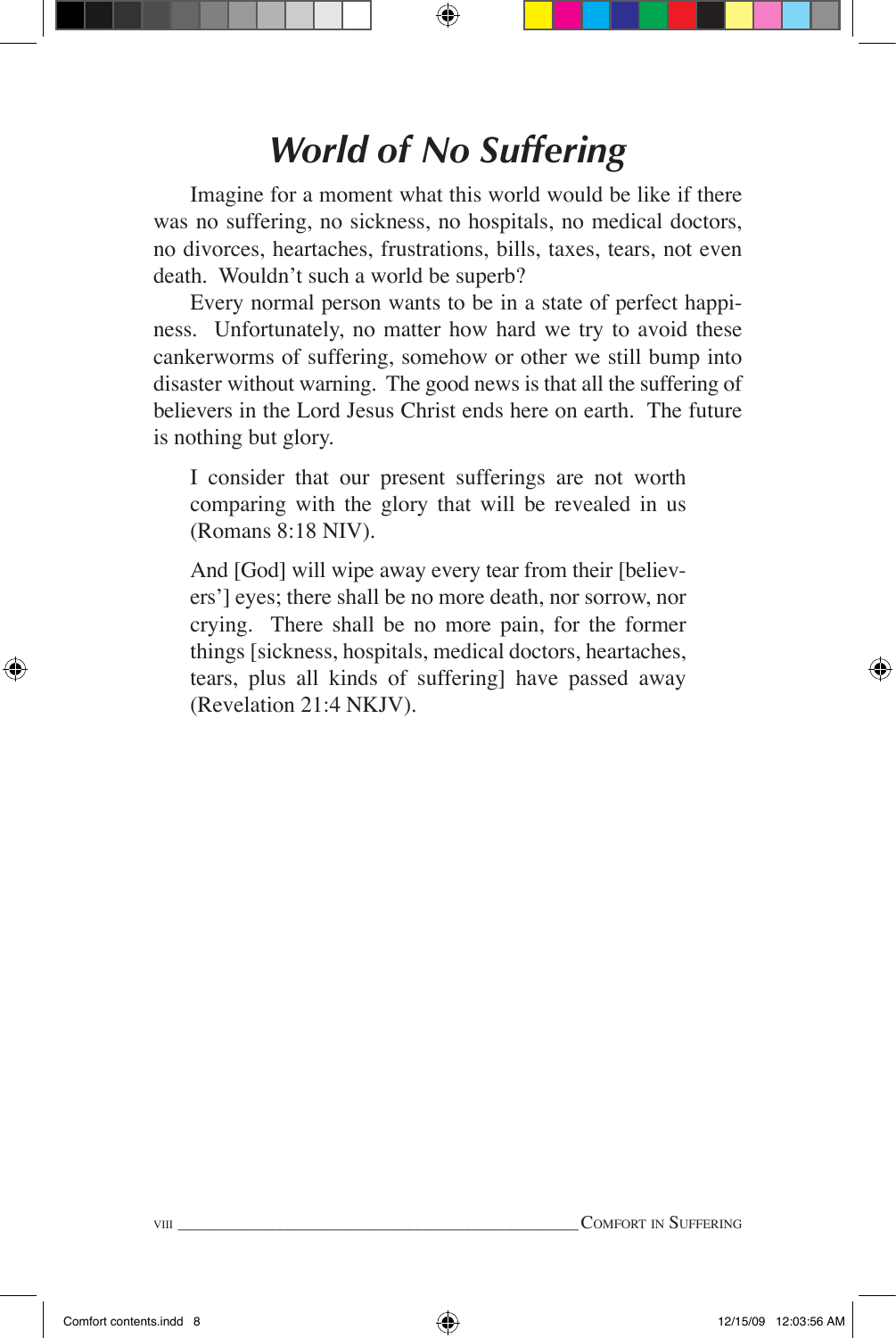### *Prerequisite for Studying God's Word*

There are two conditions for studying God's Word.

**Condition 1:** Salvation. Salvation is a grace gift from God which occurs when an individual personally puts his trust [faith] in Jesus Christ (John 3:36; 3:16).

For God so loved the world, that He gave His only begotten Son, that whoever [including you] believes in Him shall not perish, but have eternal life (John 3:16).

When you believe in the Lord Jesus Christ, no matter how evil you have become, God the Master, in His grace, wipes out all your sinful debts:

I, even I, am the one who wipes out [all] your transgressions [sins] for My own sake; and I will not remember your sins (Isaiah 43:25).

At that very moment, God gives you His very own righteousness—the basis for your justification. You have fellowship with God for the first time in your life.

**Condition 2:** Fellowship with God. The very moment a person believes in the Lord Jesus Christ, fellowship with the eternal and holy God becomes a reality for the first time since that individual's physical birth. When the person sins, the fellowship is lost temporarily. Bear in mind that fellowship is only temporarily lost. One's salvation is never lost. I want to set the record straight about that. God solves the problem of condemnation once and for all when one believes in Christ. Some people erroneously argue that God cannot do that. But He does. When one believes in Christ, he becomes a "gift" to our Lord Jesus Christ by God (the Giver) Himself. Jesus Christ makes this point clear:

"This is the will of Him [God the Father] who sent Me that of all He has given me I lose nothing [everyone who has believed in Christ] but raise it up at the last day. For this is the will of My Father that everyone who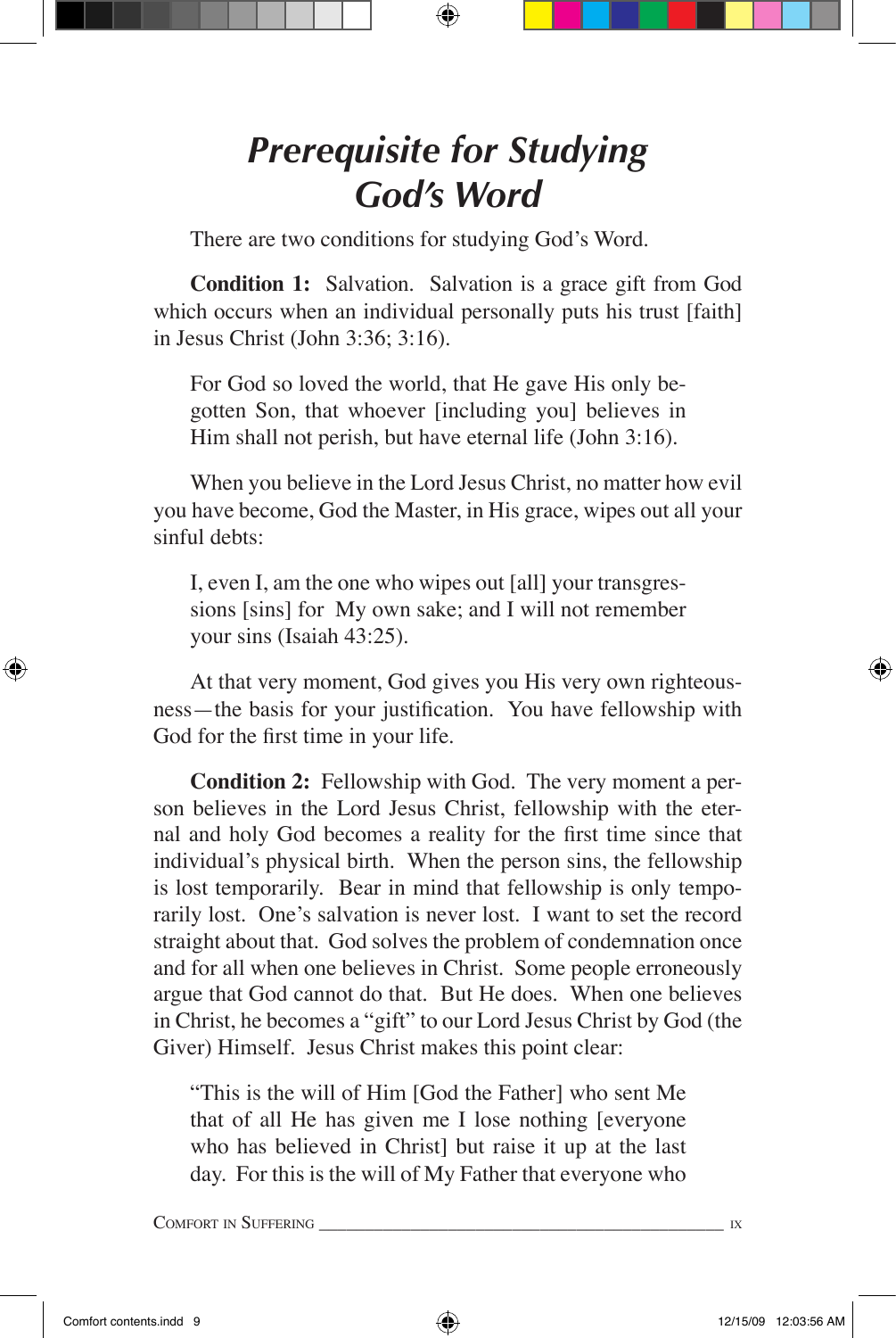beholds the Son and believes in Him will have eternal life, and I Myself [Jesus Christ] will raise him up on the last day" (John 6:39-40).

To make His statement or claim more graphic, He adds:

I give them [believers] eternal life, and they shall never perish, no one [not even Satan] can snatch them out of My hand (John 10:28 NIV).

If you have personally believed in Jesus Christ, regardless of your status quo (sick or well, dying or living, lying down or standing up) you are in His hand right now. His infallible promise is to raise you up on the last day. Jesus Christ is not going to raise you up because of who you are, but because of who He is (the faithful One). Jesus meant what He said:

"Heaven and earth will pass away, but My words will never pass away" (Matthew 24:35 NIV).

What are His words? Among other things they include the following promises:

- 1. To give you eternal life (John 10:28)
- 2. Not to lose you (John 6:39)
- 3. To raise you on the last day (John 6:40)

This concept might disappoint many legalistic believers—the self-righteous and the self-centered individuals—who tend to water down the grace of God. But He, who never falls back on His word, will display a firework-like resurrection of all who at one time in their lives have personally believed in Him. How fabulous will that glorious day be! I look forward to the resurrection of the church. I look forward to seeing at the resurrection those whom the legalistic believers assumed to be disqualified. I also anticipate seeing the self-righteous believers in heaven despite the fact that as ambassadors for Christ they had misrepresented our Lord Jesus Christ. Indeed this is the meaning of God's grace for none of us deserves to go to Heaven.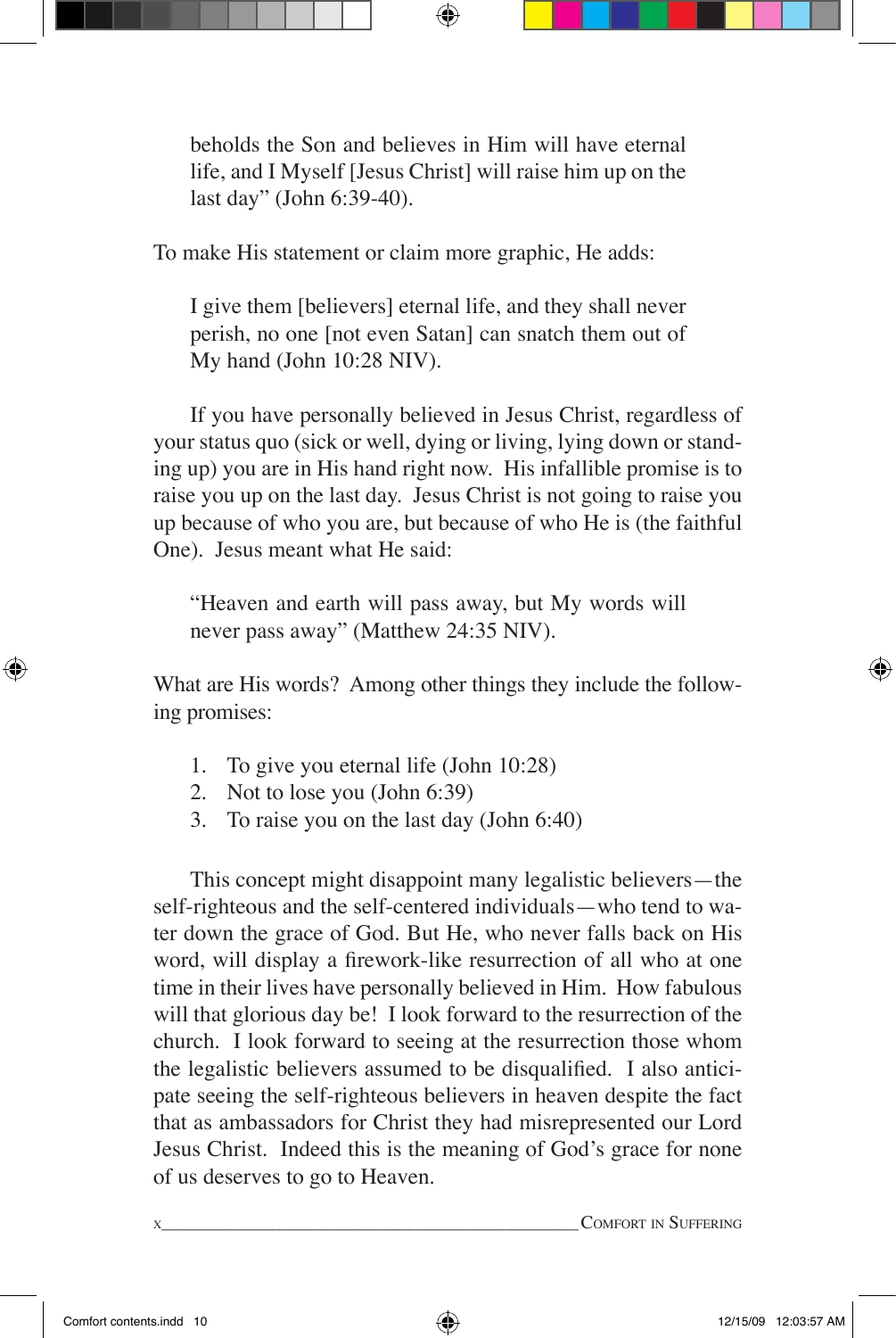### *Open Invitation*

Initial entrance into fellowship with God begins at the cross where Jesus Christ paid everyone's debt to God.

**Our Position:** "For all have sinned and fall short of the glory of God" (Romans 3:23). That means there can be no relationship with God because of sin.

**Our Debt:** "For the wages of sin is death" (Romans 6:23a). That means that every person must pay this debt before God will be satisfied. The question is, how can you pay since you are totally broke? Man was born a sinner and has nothing to offer God.

**Our Debt Paid:** Jesus Christ elected to pay the penalty on our behalf. He actually became a substitute for us. "But God demonstrates His own love toward us, in that while we were yet sinners, Christ died for us" (Romans 5:8). The penalty has been paid by Jesus actually bearing these sins in His own body (1 Peter 2:24).

**Solution:** Personal faith in Christ. "He who believes in the Son has eternal life; but he who does not obey [the command to believe] the Son shall not see life, but the wrath of God abides on him" (John 3:36).

 $\infty$ 

#### *For Those Who Have Believed*

Personal faith in Christ secures a permanent place in Heaven for you (John 14:1-3, 3:36, 10:28). But faith in Christ does not guarantee consistent fellowship with God. Personal faith in Christ establishes a relationship with God which creates an opportunity for fellowship with Him. How long we stay in fellowship with God is a matter of choice. Any moment we commit sin, no matter how little the sin is, we lose our fellowship with a holy God. However, we can regain fellowship with God by confessing or naming our sins to God the Father and the Holy Spirit will take control of our lives again (1 John 1:9; Revelation 3:20).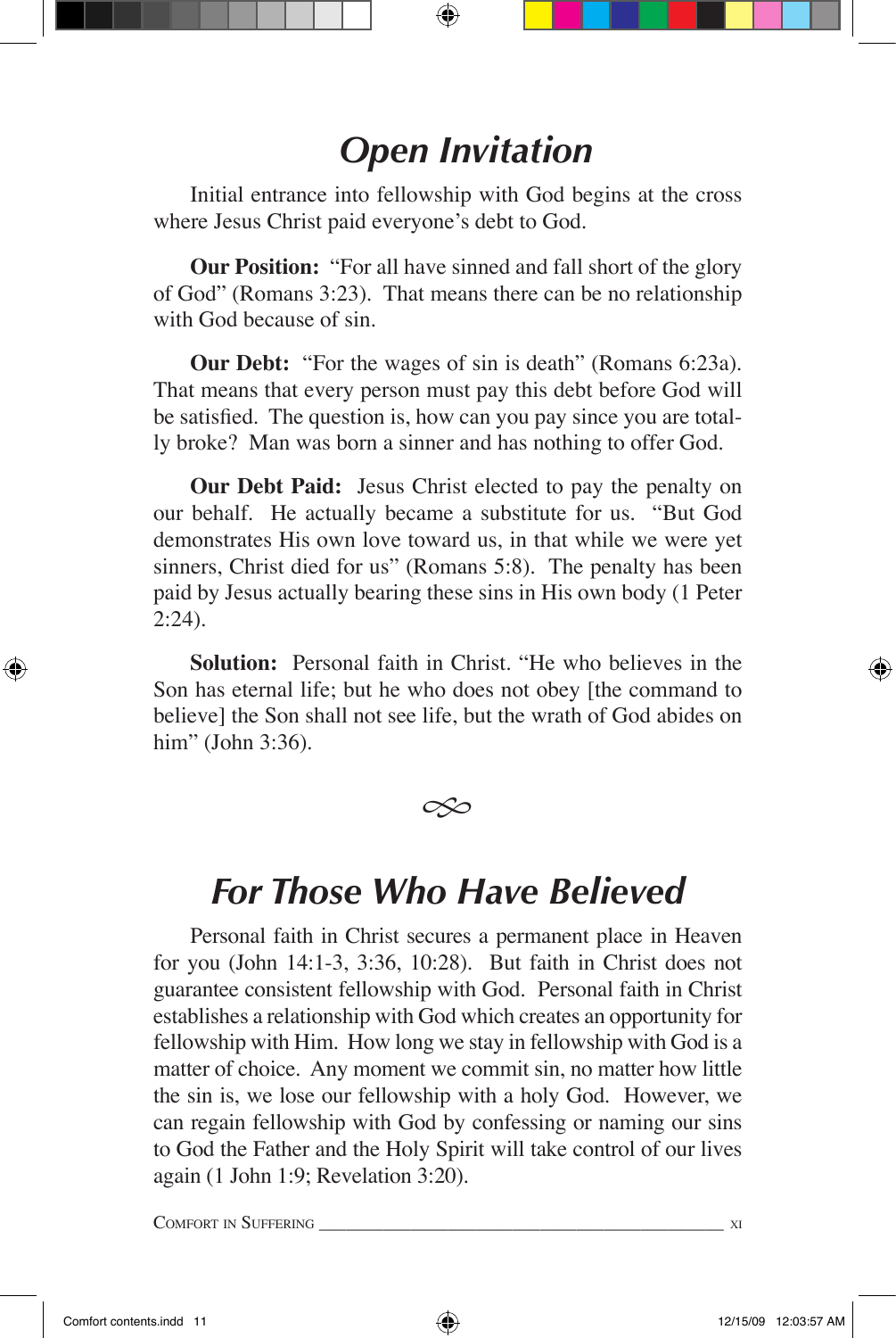# *Preparation for Studying This Book*

If we say that we have no sin, we are deceiving ourselves and the truth is not in us. If we confess [acknowledge] our sins, He [God the Father] is faithful and righteous to forgive us our sins [known sins], and cleanse us from all unrighteousness [unknown and forgotten sins] (1 John 1:8-9).

Therefore, in order to benefit from this Bible doctrine the following is necessary:

- 1. You have personally believed in Jesus Christ.
- 2. You have no unconfessed sin(s) in your life; otherwise, you will have minimal understanding or very little comfort from this Biblical doctrine.

You have the option, this very moment, to believe in the Lord Jesus Christ if you have not done so previously and wish to now. It is also the time to search our souls, to confess (name or acknowledge) our sin(s) to God the Father if we think that we are not in fellowship with Him due to unconfessed sin(s).

*Let us pray:* Therefore, Heavenly Father, we thank you because You are the Master Planner of human history. We pause to recognize that Jesus Christ has all the power in Heaven and on earth. We thank you for your Holy Spirit who teaches us Bible doctrine. We are grateful to know that nothing ever eludes Your infinite knowledge. We are delighted to know that You, O God, have commanded us to give thanks to You in everything. Father we know that "everything" includes sickness, disappointments, separation from loved ones, loss of employment, even loss of loved ones. We also know that everything is not always pleasant. Nonetheless, we thank You because You know exactly what each of us is going through at this moment. We rejoice in the midst of these catastrophes knowing that Your plan for our lives is always perfect and greater than our suffering. We are comforted to know that You, O God, our Father, understand our emotional pains, heartaches, sicknesses and all our sorrows. Father, we pray that God the Holy Spirit will guide us through this doctrinal teaching compiled from Your Word so that we can be truly comforted by reading it. This we ask in the name of the King of kings, Lord of lords, even in the name of our Savior, Jesus Christ. Amen.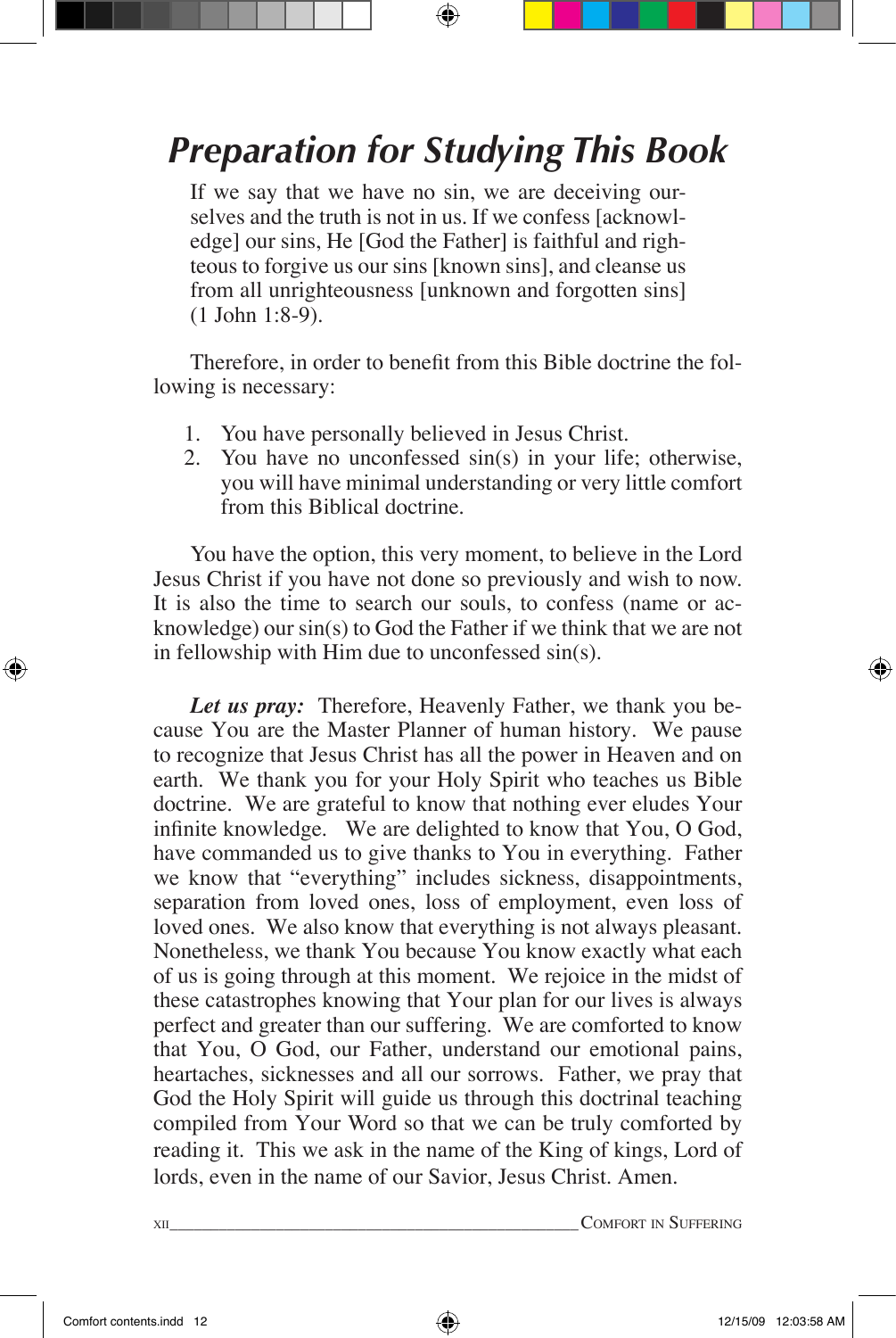"We count those blessed who endured. You have heard of the endurance of Job and have seen the outcome of the Lord's dealings, that the Lord is full of compassion and is merciful." (James 5:11)

 $\infty$ 

# *Job at Ease*

Many of us have heard about the suffering of Job. He was not singled out by God to suffer. Job was a man who, at one time in his life, personally believed in the Lord Jesus Christ as He was revealed in Job's day. He feared God (Job 1:1). He was a man who in our present day would be classified as a multi-millionaire. He had everything going for him: a wonderful wife, beautiful children, wealth, excellent health, and great friends. He was the richest man in his kingdom (Job 1:3).

Job not only had great health, but he was consistent in taking Bible doctrine into his soul as God made it available to him; therefore, he developed a capacity in his soul to be blessed by God, and God did bless him. Through this doctrine, he came to love God dearly. To him nothing else mattered. Nothing was more important to him than his personal rapport and fellowship with God. What a glorious relationship Job had with God. Not even his health, wealth, wife, children, or friends measured up to such a relationship.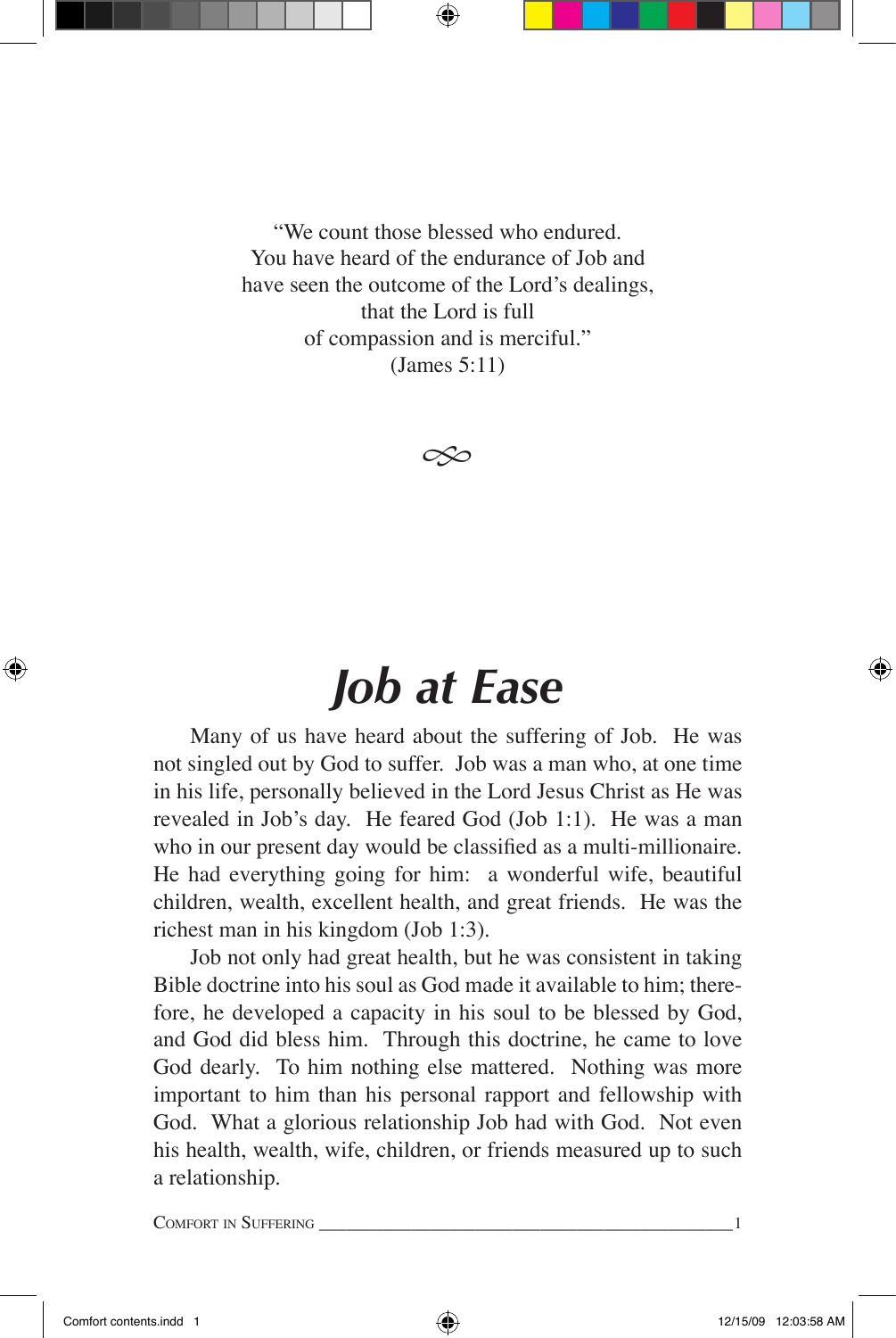# *God's Commendation of Job*

God Himself gives His approval of the life of Job. People are inclined to judge others based on their outward manifestation. However, God judges the heart, the thinking of the inner person.

For God sees not as man sees, for man looks at the outward appearance, but the Lord looks at the heart (1 Samuel 16:7b).

Having all the facts, God approved his spiritual lifestyle:

The Lord said to Satan, 'Have you considered my servant Job? For there is no one like him on the earth, a blameless and upright man, fearing God and turning away from evil' (Job 1:8).

Let's ask ourselves some important questions based on the statements to follow. Each one can only answer for himself. If God were to evaluate our spiritual lives as believers in the Lord Jesus Christ, would it look like any of the following?

**Evaluation 1:** "Look, there is my child who fears Me."

**Evaluation 2:** "Have you noticed my child? His love for Me is more important to him than his love for the details of this life."

**Evaluation 3:** "He puts more emphasis on knowing My doctrine and growing in grace than he puts on the temporary things of this life."

**Evaluation 4:** "Satan, have you noticed him? He never dwells on his failures. He gets up whenever he falls and moves on toward the finish line."

**Evaluation 5:** "I am always the Number One Priority in his life."

**Evaluation 6:** "He and I (God) always have daily fellowship."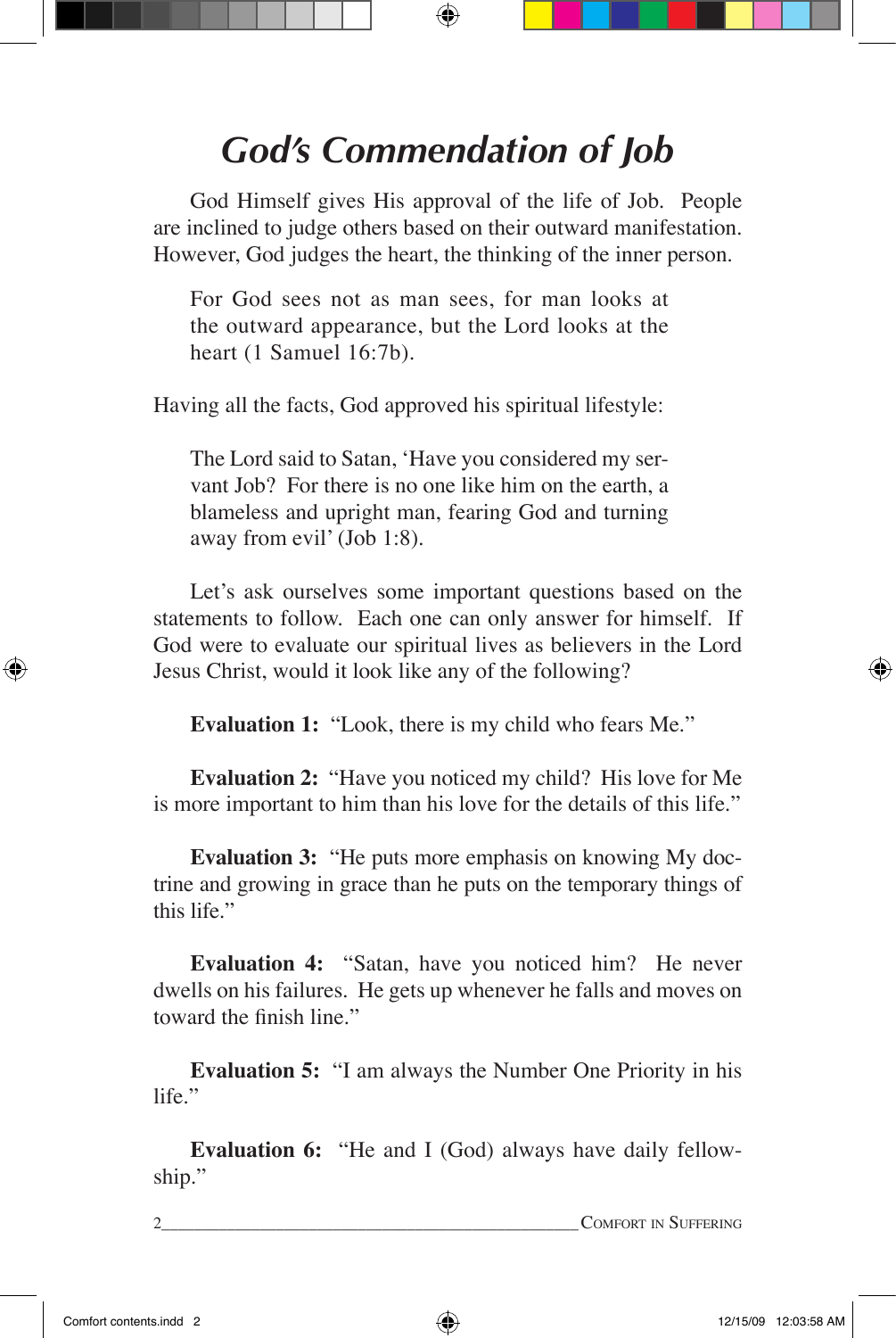**Evaluation 7:** "Take everything away from him and I [God] guarantee you [Satan] that he will still be happy because he loves Me [the source of his blessings] more than he actually loves the blessings themselves."

Frankly speaking, no human being has the right to evaluate you. Only you can evaluate yourself. Your ability to do this objective evaluation is only possible in light of the Bible doctrine in your soul. Can God say about you:

"There is no one on earth like him; he is blameless and upright, a man who fears God and shuns evil" (Job 1:8)?

Let us explain two or three things from this verse.

- 1. "Blameless" here means that Job possessed God's perfect righteousness. This was given to him at the point when he put his faith in the Lord. This is always the basis for one's justification (Romans 3:28, Genesis 15:6, Romans 4:1-3, 3:19-28). When the resurrection of the Old Testament believers takes place, Job will stand before God blameless, not because of what he did (Titus 3:5, Ephesians 2:8-9), but because of what the grace of God did.
- 2. "Upright" means integrity. Job, through the daily intake of Bible doctrine, as God revealed it to him, developed a foundation on which his *modus vivendi* [way of thinking] and *modus operandi* [way of doing things] was built.
- 3. "Fears God and shuns evil." This phrase speaks for itself. It does not need much explanation. Job "fears God and shuns evil;" it is that simple.

One day, without warning, without Job's anticipation, but with God's permission (Job 1:12), Satan and his officers emptied their ammunition on Job. You see, the righteous suffer, too. There is no need to ask, "why me?" in your difficult situation(s). Everyone suffers.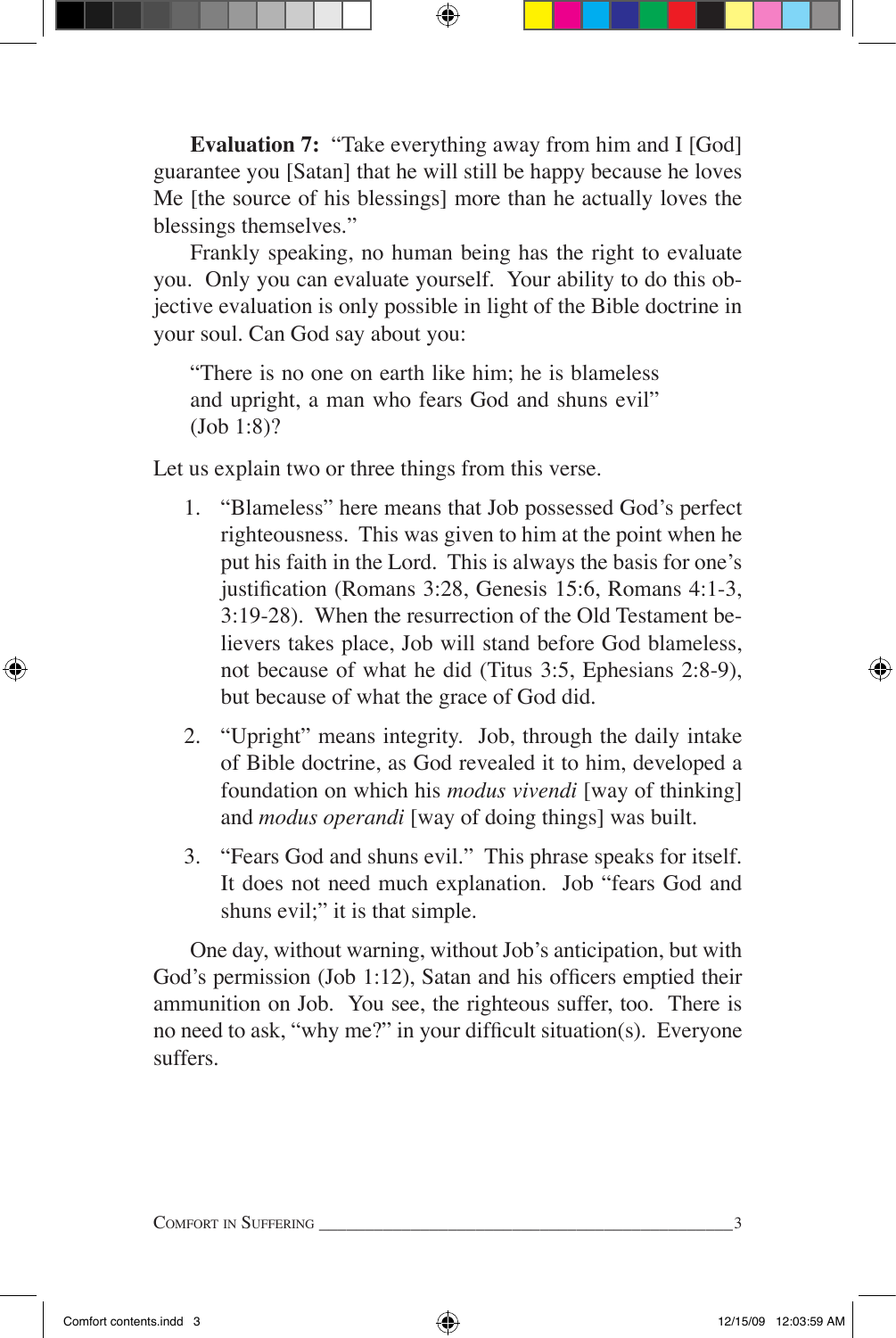### *Job on the Witness Stand*

Satan accused Job by telling God that Job's faithfulness to God was based on Job's prosperity, not on his love for God. Satan's chief objective was to prove to God that no man would worship Him apart from His blessings. In essence, Satan is saying, "God, You are bribing people to worship You by blessing them."

In the book of Job, chapter one, we are told that Satan went to God in Heaven (Job 1:6).

Why did he go before the Supreme Court of Heaven? To ask God to lengthen Job's life? Of course not. He was there in court to present a false case against Job (Job 1:9-12). Satan did not know that his case was destined to fail, but God knew. God knew because He is an omniscient (all-knowing) God. He knows the past just as He knows the present and the future. This brings us to these important principles.

**Principle 1:** Since God knows the past, the present, and the future, that means in His perfect knowledge He already knows the outcome of whatever He allows to happen.

**Principle 2:** Since God is perfect, the outcome of whatever He allows to happen must always be splendid, reflecting His perfect character.

**Principle 3:** Therefore, whatever God allows to happen to His child, He already knows that the result will bring blessing to the individual and glory to Himself.

**Principle 4:** Therefore, a believer in the Lord Jesus Christ who is growing in grace should not question God about the things He does; rather, the child of God should join the apostle Paul in accepting this fact:

And we know that God causes all things [including physical and mental suffering] to work together for good to those who love God, to those who are called according to His purpose (Romans 8:28).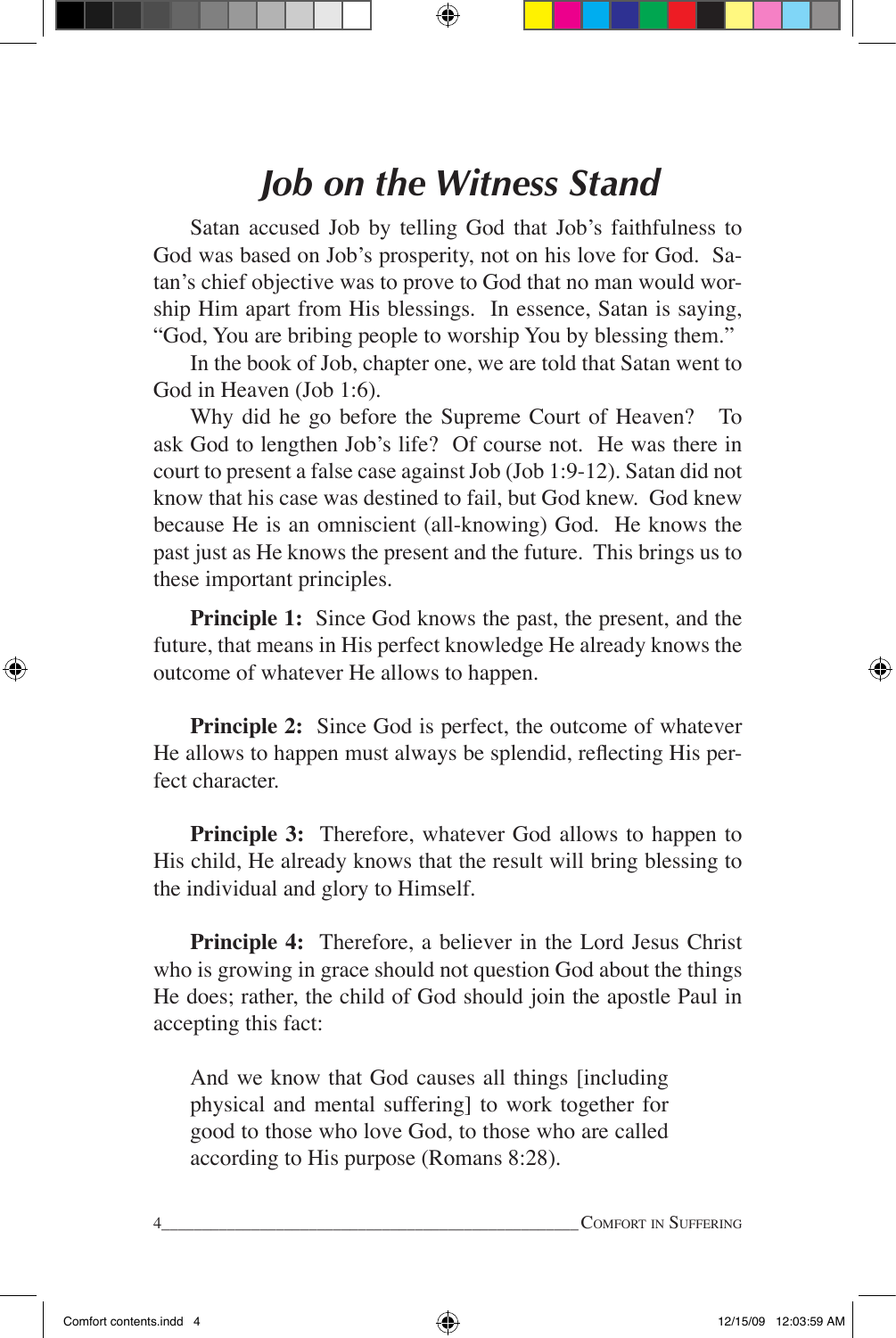"Those who love God" refers to believers who, through their daily intake of Bible doctrine, have developed gratitude in their soul from which personal love for God becomes a reality.

Obviously, we are in God's plan not because of our own efforts but because of His grace. That is comforting if you are a believer in the Lord Jesus Christ who is growing in grace through daily intake of Bible doctrine—Bible truth. You are on target if this is your motto: "God knows what He is doing." If you are sick right now, He knows why. If your loved one has left you, God also knows why. "All things work together for good" (Romans 8:28). "All things" include "ALL THINGS."

In everything give thanks; for this is God's will for you in Christ Jesus (1 Thessalonians 5:18).

We know that everything is not always pleasant. There is nothing pleasant about being sick, about loss of employment, loss of loved ones or losing everything you have. God wants you to say, "Thank you, God." Can you truly say, "The Lord gave and the Lord has taken away. Blessed be the name of the Lord" (Job 1:12)? That's another way of saying, "Thank you, God" when you have been hit pretty hard with suffering.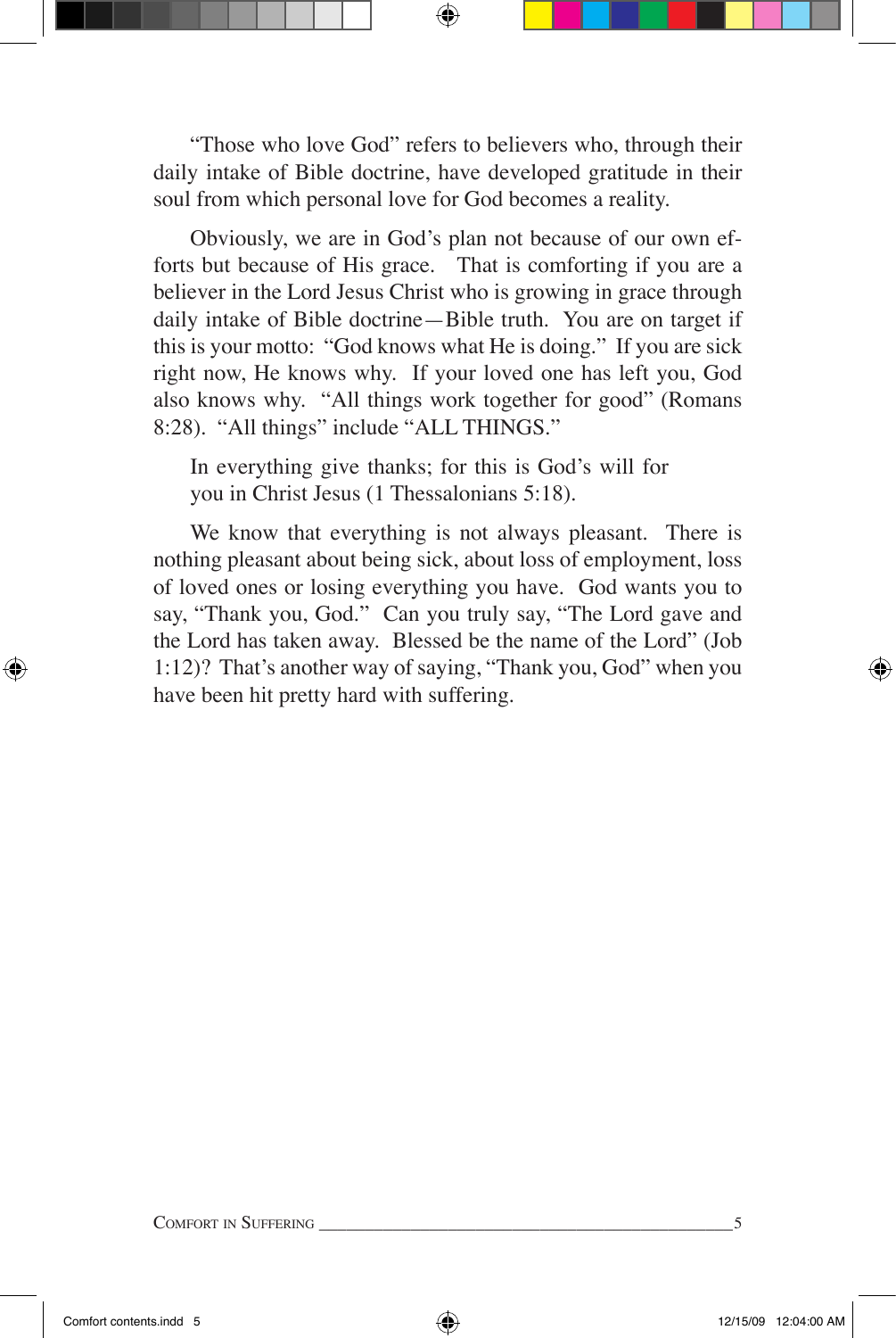### *Satan Obtains Testing Permission From God*

Then Satan answered the Lord, "Does Job fear God for nothing? Have You not made a hedge around him and his house and all that he has, on every side? You have blessed the work of his hands, and his possessions have increased in the land. But put forth Your hand and touch all that he has; he will surely curse You to Your face" (Job 1:9-11).

Here's the permission:

Then the Lord said to Satan, "Behold, all that he has is in your power; only do not put forth your hand on him [literally do not take his life]." So Satan departed from the presence of the Lord (Job 1:12).

Can you imagine that Satan has the audacity to be sarcastic in the courtroom of a holy and a mighty God? He said:

"Does Job fear God for nothing? But put forth Your hand [God] now and touch all that he has; he will surely curse You to Your face" (Job 1:9, 11).

What an insult to God! You see, Satan is not omniscient, so he doesn't know what Job will do if he is tested; however, God does know. That is the difference! Did you see what Satan actually said to God?

He will surely curse You to Your face (Job 1:11b).

The question is, would Job do that? Or better, would you do that? Would you curse God to His face if you were tested with the things Job was?

In these three verses above, there are important lessons to be learned.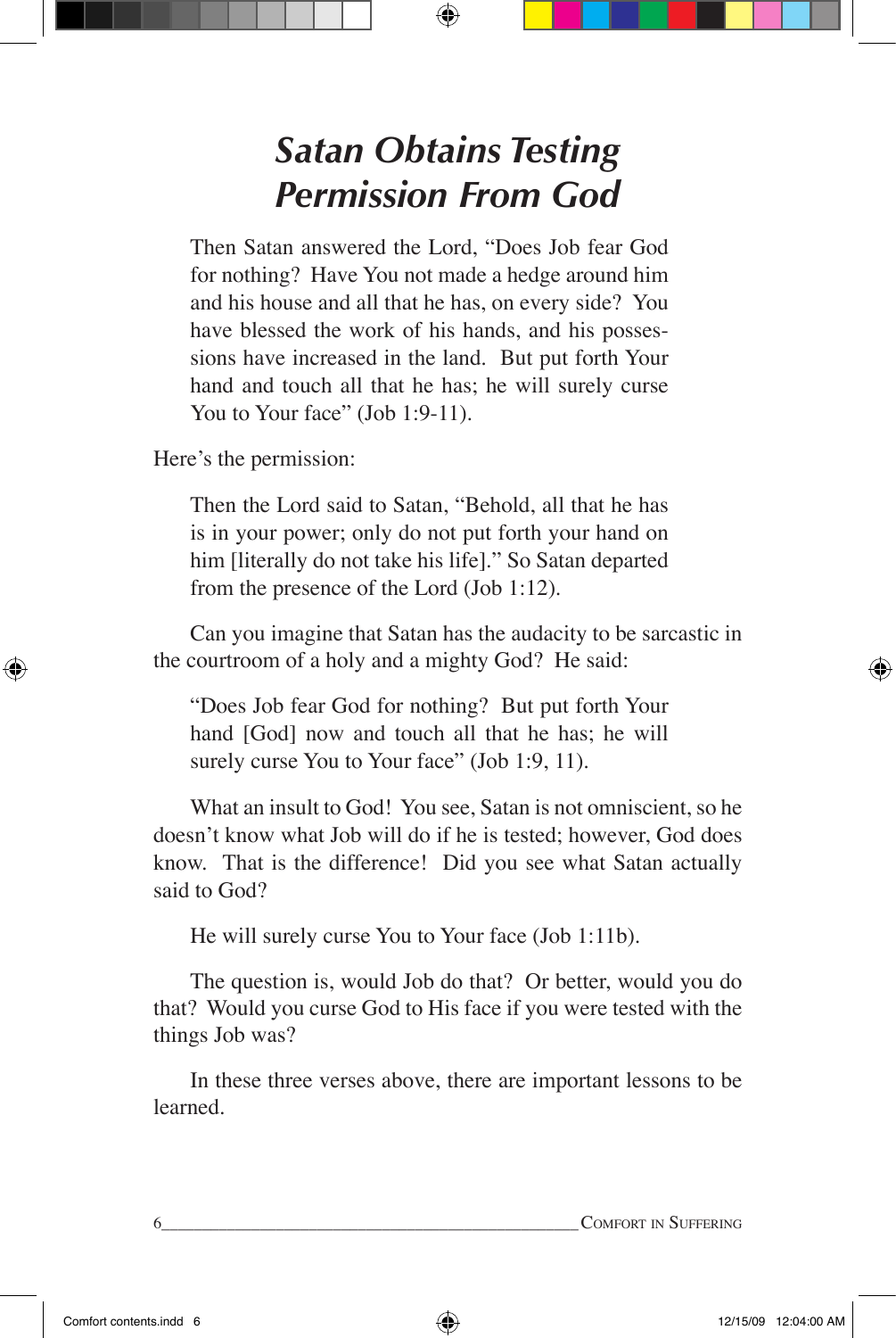#### **Lesson 1:**

Every believer in the Lord Jesus Christ is under maximum protection from God Himself. Satan knows that, too. Do you? Satan declares:

"Have You [God] not made a hedge [impassible wall] about him?" (Job 1:10a).

#### **Lesson 2:**

Whatever you have as a believer is under God's constant care—24 hours a day, 7 days a week, 365 days a year. That means as long as you are in God's plan, in God's will, your possessions are under the most security that Heaven can offer. Satan acknowledged that too.

Have You not made a hedge about him and his house and all that he has, on every side (Job 1:10a)?

#### **Lesson 3:**

Your prosperity, which could be in the area of finances, marriage, friendship, or any other area of life, is a matter of God's provision and His grace. The great apostle Paul recognized this grace principle:

What did you have that you did not receive (1 Corinthians 4:7)? [Satan also said:] You have blessed the work of his hands, and his possessions have increased in the land (Job 1:10b).

#### **Lesson 4:**

Therefore our comfort should be based on the solid fact that God is in control of not only our daily lives, but of the things around us.

#### **Lesson 5:**

God permits testing. His permission is based on His sovereign knowledge.

#### **Lesson 6:**

Therefore Satan does not have what it takes to remove us from this life apart from God's sovereign will and purpose (Job 1:12).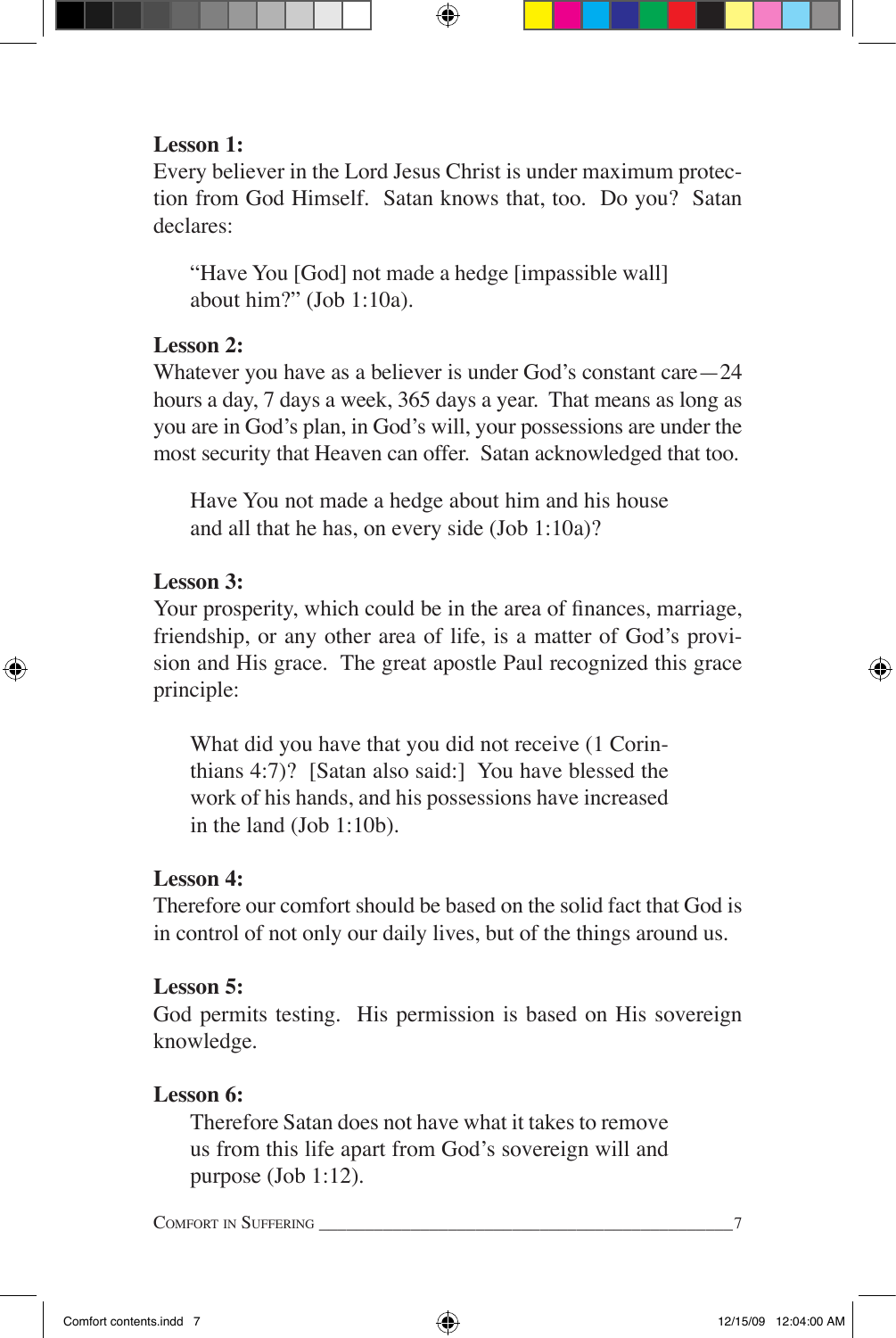#### *True Testing*

A test is designed to evaluate how much an individual has learned and retained over a certain period of time. It could be about a lesson learned in a week, a month, or a year. In order for a test to be accurate, the questions must be kept secret from the student. Also, it should be given without advance notice. Good students will pass the test with flying colors and lazy students will be taken off guard. A good student is one who studies at all times *and* anticipates testing every time he steps into a classroom. If this is true in the human realm, would it not also be true in God's realm?

#### *God, Satan, & Job*

Where was Job when this court hearing was in session in Heaven? Job was down here on earth enjoying life. Did God reveal to Job that he was about to have the biggest test of his life? No. Why not? If God had warned Job either in a dream or vision or by any other means, Satan would have claimed to have won his argument about God. The purpose of the test would have been ruined. Do you see why God is the Author of Wisdom? Therefore, nothing was revealed to Job. It took him by surprise.

### *The Silence of God*

Throughout Job's testing God was completely silent. He did not make Himself known either by a vision or by any other means of communication available to Job at that time. Why? Because God knew Job was prepared. Indeed, the only thing Job had at the time of his testing was the Bible doctrine stored in his soul. We have heard the saying, "You can't take it with you." That is true to a certain extent. When a believer dies, he leaves everything material here on earth. A believer takes with him only the Bible doctrine in his soul. "The grass withers, the flower fades, but the Word of our God stands forever" (Isaiah 40:8). For example, circumstances can strip away everything you have. But whatever is in your soul cannot be taken away. Why not? Because no one can enter into your soul but you alone.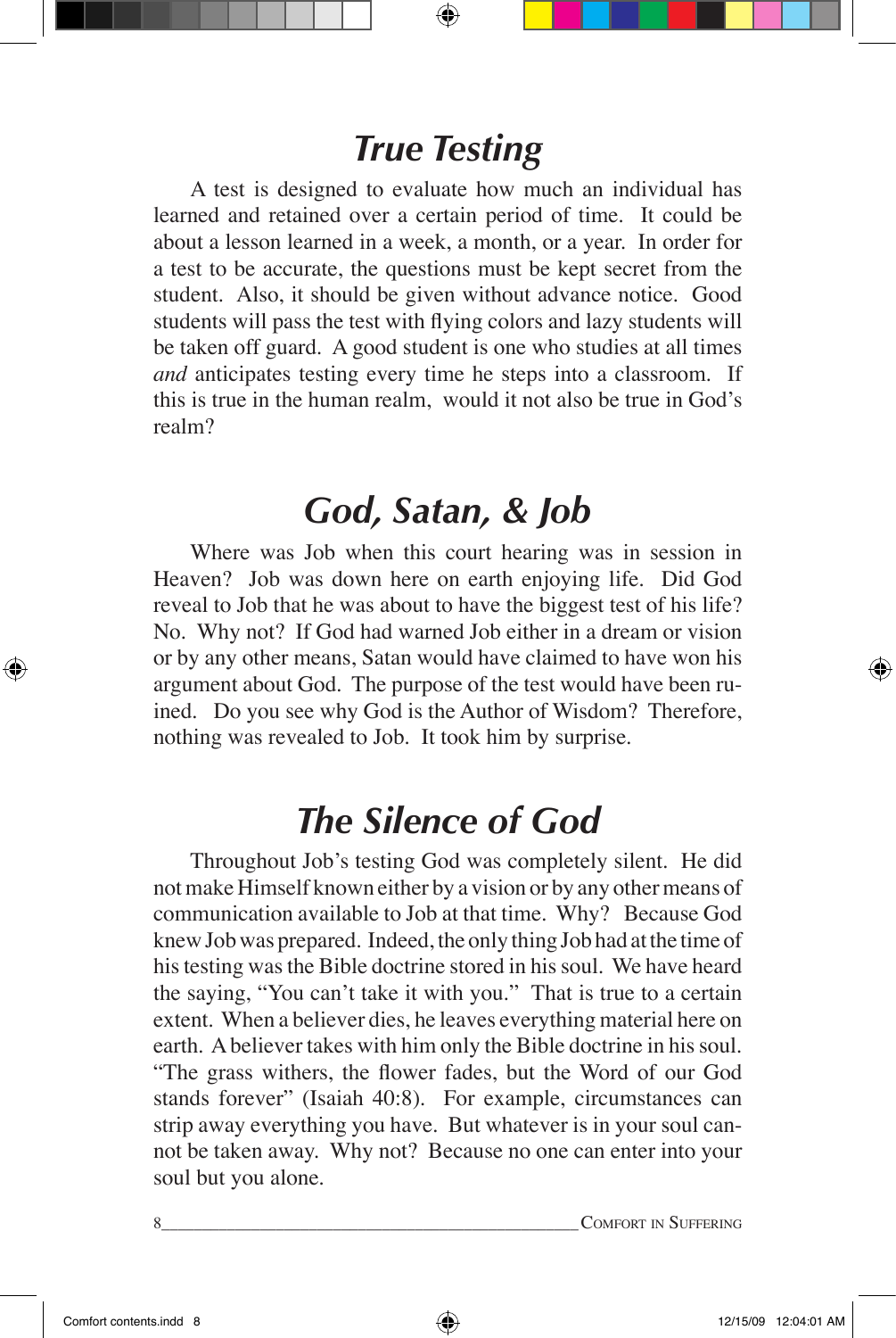Job did not hear God's voice during these severe tests. Job was not perfect; he could not understand why he was suffering. He failed once in a while, yet he never allowed his failures to lure his love and attention away from the Lord. That is the beauty of Job's spiritual lifestyle. He never stayed down when he fell.

But one thing I do: forgetting what lies behind [including failures] and reaching forward to what lies ahead [fulfillment of God's plan] (Philippians 3:13b).

Paul was not only describing himself in this verse, but also the attitude of Job.

Indeed, while God was silent, the spectators—people in Job's kingdom plus elect and fallen angels, both inside and outside the courtroom of heaven—were watching every move, every statement, and every reaction of Job. Today, the angels and the people on the earth are watching us as believers in the Lord Jesus Christ (1 Corinthians 4:9). They are watching every action, every word, and every step we take. They cheer when you say, "Thank you God for this suffering," and they sigh when you whine and murmur over your situation.

There are five principles that you should remember when you are under testing.

**Principle 1:** God may keep silent, but He is never unaware of your circumstances.

**Principle 2:** The silence of God in your suffering does not mean that God is incapable of delivering you from the suffering. Nor does it mean that He no longer answers prayers.

**Principle 3:** The silence of God does not in any way imply that He has forgotten you in your suffering.

**Principle 4:** When the testing is over, He will ultimately respond with greater blessings to you if you utilized the Bible doctrine in your soul and passed the test to His glory.

**Principle 5:** Therefore, no matter what you are going through, though God may seem unconcerned, He is aware of and in total control of your situation.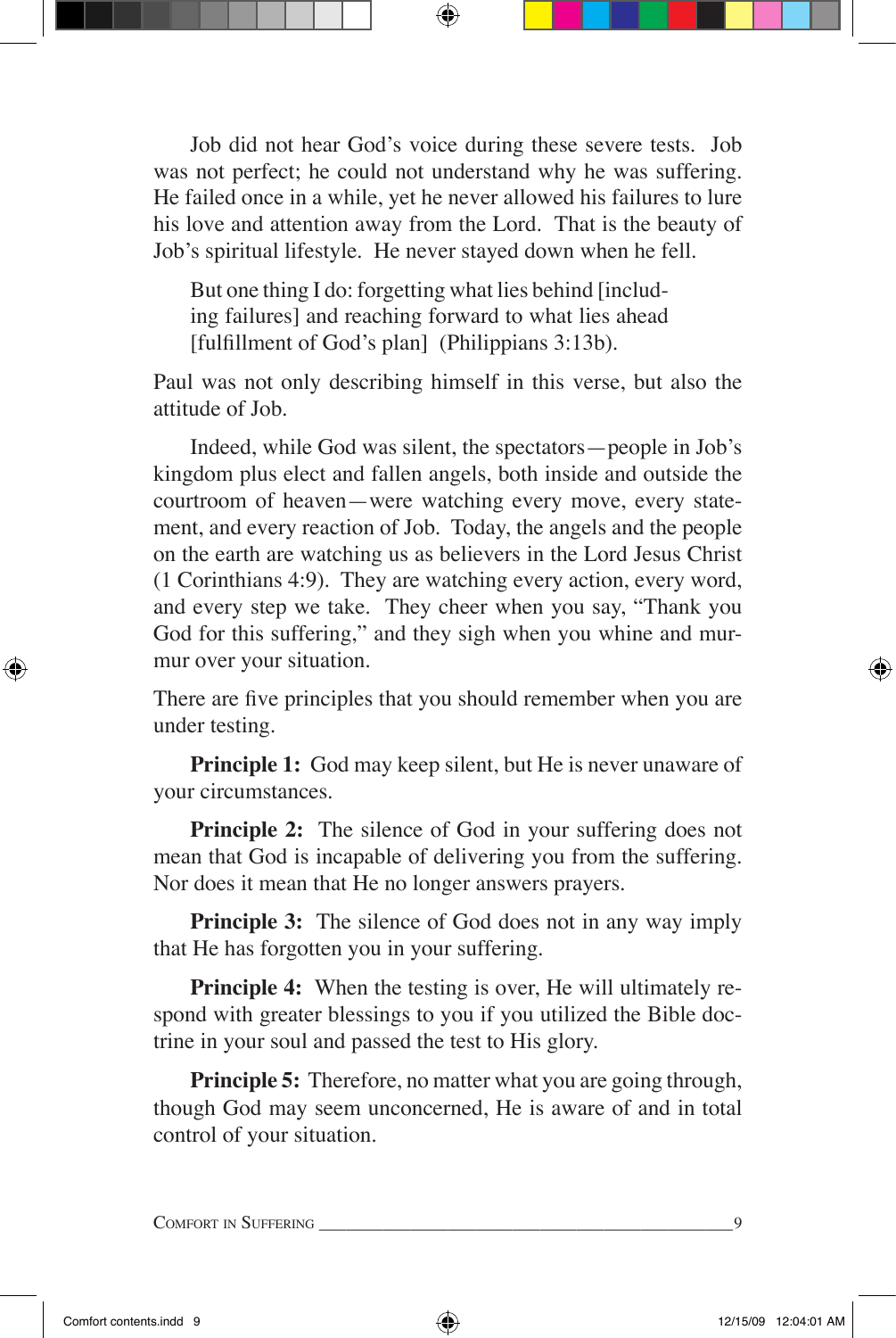# *Job of Yesterday & Believers of Today*

Believers of today have at least three advantages over believers of Old Testament Times.

- 1. They did not have the benefit of the completed canon of Scripture to use as a resource as we have. Most Christian households today have at least one Bible that anyone can use.
- 2. Believers of the Old Testament did not have the indwelling of the Holy Spirit as we do today (1 Corinthians 3:16, 6:19).
- 3. The mystery doctrine of the Church Age was never revealed to Job. This unique age was hidden from every believer of the past, including Job. But it has been made known to us (Colossians 21:26). Therefore, it follows doctrinally, if Job passed the tests with the little that was revealed to him, how much more God anticipates that we will pass every test that comes our way since we have been given so much more.

We who may be facing situations similar to what Job faced in the past should ask ourselves this question: What if Satan has gone to the courtroom of Heaven and obtained permission to test us as he did Job? Are we failing our Lord or passing these tests?

# *The Testing of Job vs. the Testing of Believers Today*

Here is a man who fears God (Job 1:1). He is a person who loves to have his sons and daughters around him (Job 1:4), a man of great wealth (Job 1:3), and a believer who has earned God's approval (Job 1:8). Now he is about to face the test of his life: in the area of family, wealth, health, and even in relationships, in every facet of life.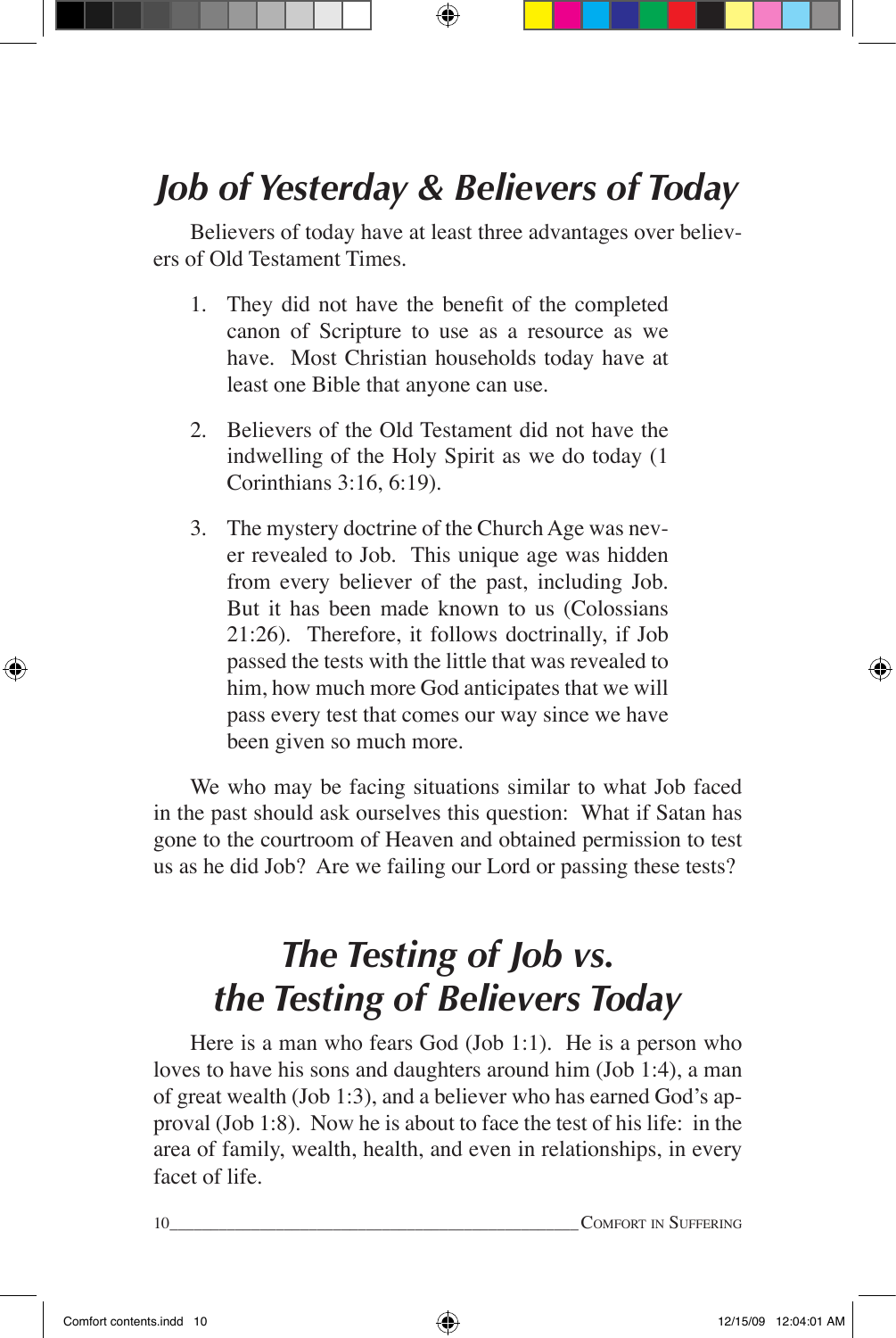#### *Job and His Children Under Fire*

The suffering of Job in relation to his family can be classified in two categories: his children and his wife.

Here we examine Job's testing in relationship to his children. It is amazing how people put so much emphasis on having children. It is shocking to see how many of these people end up abusing and sometimes killing them. A lot of people want to have children but are not able. These people resort to adoption or in vitro fertilization. In fact, there is nothing wrong with a desire to have children; however, children do not generate happiness. Undoubtedly, children are one of God's many blessings in the right situation and at the right time.

. . . How blessed is the man who fears the Lord, who greatly delights in His commandments. His descendents will be mighty on earth (Psalms 112:1-2a).

When the quest of having children or the love for children supersedes the love for God, who is actually the source of that blessing, then everything in connection with having children goes sour. But, when a believer's happiness is dependent on God and not on his children, and he is tested in the area of children, passing the test to the glory of God becomes easier.

Indeed, I don't know whether you have been tested in this area and flunked or not. My job is not to judge you. The fact you are still alive means that if you have failed you will have a chance to take a similar test and pass it. A wise believer is one who never allows his failures to keep him down. He falls, gets up, gets back into fellowship with God by naming the sin(s) that caused his failures (1 John 1:9), and moves on.

 When I was in college at Tennessee State University, I registered for calculus class. Mathematics has been my favorite subject right from childhood; God gave me a natural talent in this area. I have tutored many of my peers all the way from elementary school up to college in many subjects, but especially in mathematics.

I truly became arrogant in this calculus class and consequently never studied my textbook or even looked over my assignments. Arrogance is very dangerous. It destroyed Satan (Isaiah 14:12). In my arrogance, I said to myself, *"Remember you are math yourself;* you don't need to study calculus to pass it." Indeed, I became arrogant and never studied. When the first test was given, I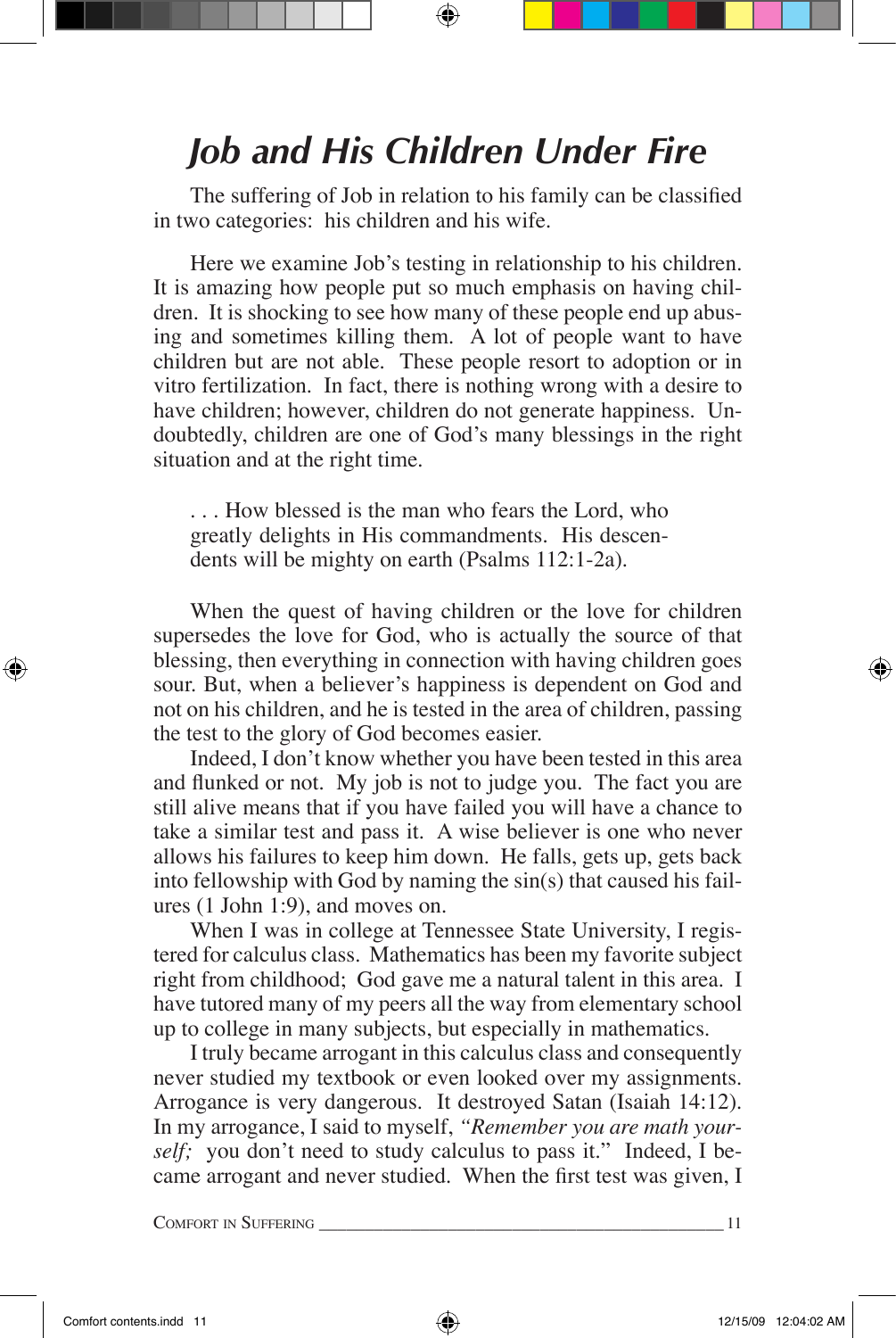scored 60%, a "D". That was the lowest score I had ever received! I was shocked. Yes, it was a wake-up call to my self-deception. My attitude changed immediately. I started studying my calculus textbook and other related mathematics books. After a few weeks, another test was given. One challenging question was included as a 15-point bonus. But this time I was prepared. The next morning, the instructor walked in, handed my test score and eyed me differently. This time the test score had changed from 60% to 115%! What a great turn-around!

At this juncture, you have the right to ask yourself a question as a believer: Have you ever ignored taking in Bible doctrine? Have you ever flunked a spiritual test? If you have, you are not alone. We all have failed at one time or another, but the fact that we are still alive means that God has allowed us to have another chance. That's grace. I had another test in my calculus class, but this time I was prepared. Never underestimate the power of preparation.

 Today, many believers take Bible doctrine so lightly that when testing comes their way they disappoint the Lord Jesus Christ. Job was always ready. An accumulation of Bible doctrine in his soul was all he needed to pass his tests to the glory of God. He loved the Lord more than he loved his children. Bible doctrine in his soul was not only the true source of his happiness (Jeremiah 15:16), but a source of his spiritual preparation against Satan and his attacks (Ephesians 6:10-18).

Now on the day, when his [Job's] sons and his daughters were eating and drinking wine in their oldest brother's house, a messenger came to Job and said, "The oxen were plowing and the donkeys feeding beside them, and the Sabeans attacked and took them. They also slew the servants with the edge of the sword, and I alone have escaped to tell you." . . . and behold, a great wind came from across the wilderness and struck the four corners of the house, and it fell on the young people [Job's sons and daughters] and they died, and I alone have escaped to tell you (Job 1:13-15, 19).

Satan is a genius. He knows where it hurts. His first ambush was on Job's children. Why? Because Job loved his children. But his love for his God was greater, and that is what Satan never realized.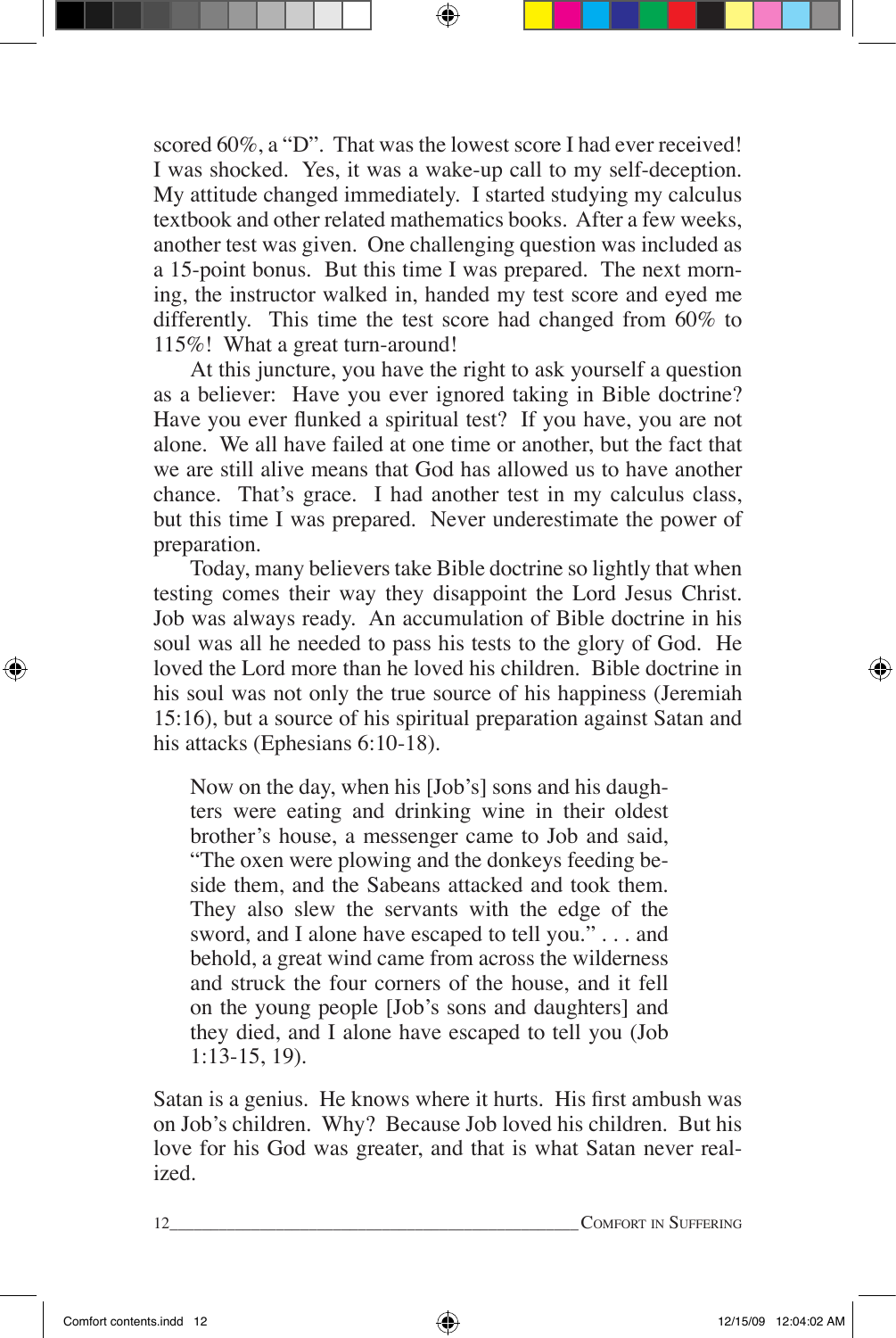### *Job's First Test Score*

He [Job] said 'Naked I came from my mother's womb, and naked I shall return there. The Lord gave and the Lord has taken away. Blessed be the name of the Lord. Through all this, Job did not sin [curse God to His face nor did he blame God] (Job 1:21-22).

**Point of Doctrine:** You could die today while your children live. Or your children could die while you live. Death is never selective. God never says, "This person is too old or too young to die." Therefore, whichever way one slices it, God is our only lasting portion. Every one of us will depart with nothing material. The only thing that goes with us is what we have in our souls—Bible doctrine.

### *Job's Testing in Relation to His Wife*

... A prudent wife is from the Lord (Proverbs 19:14b).

The Bible says, "A prudent wife" indicating that not all wives are prudent, but neither are all husbands prudent. Obviously, the relationship between a husband and a wife should be the greatest relationship ever formed in this life apart from one's relationship with God. People can abuse, criticize, and even malign you, but when the assault is coming from your own spouse, it is a different story. Spouses are supposed to support one another. Spouses should stick together in health and in sickness, in prosperity, and in poverty. In Job's tests, the reverse was the case. Jobs's wife, the very person who was supposed to be on his side said to him:

"Do you still hold fast your integrity? Curse God and die!" (Job 2:9).

For she was familiar with God's punishment for cursing God as outlined in Leviticus 24:10-16.

Well, Job did not curse God. Do you remember the story of Adam and Eve? Satan tried this method first when he used Eve to get to Adam. But this time, the power of Bible doctrine residing in Job's "stream of consciousness" was greater than the test. His love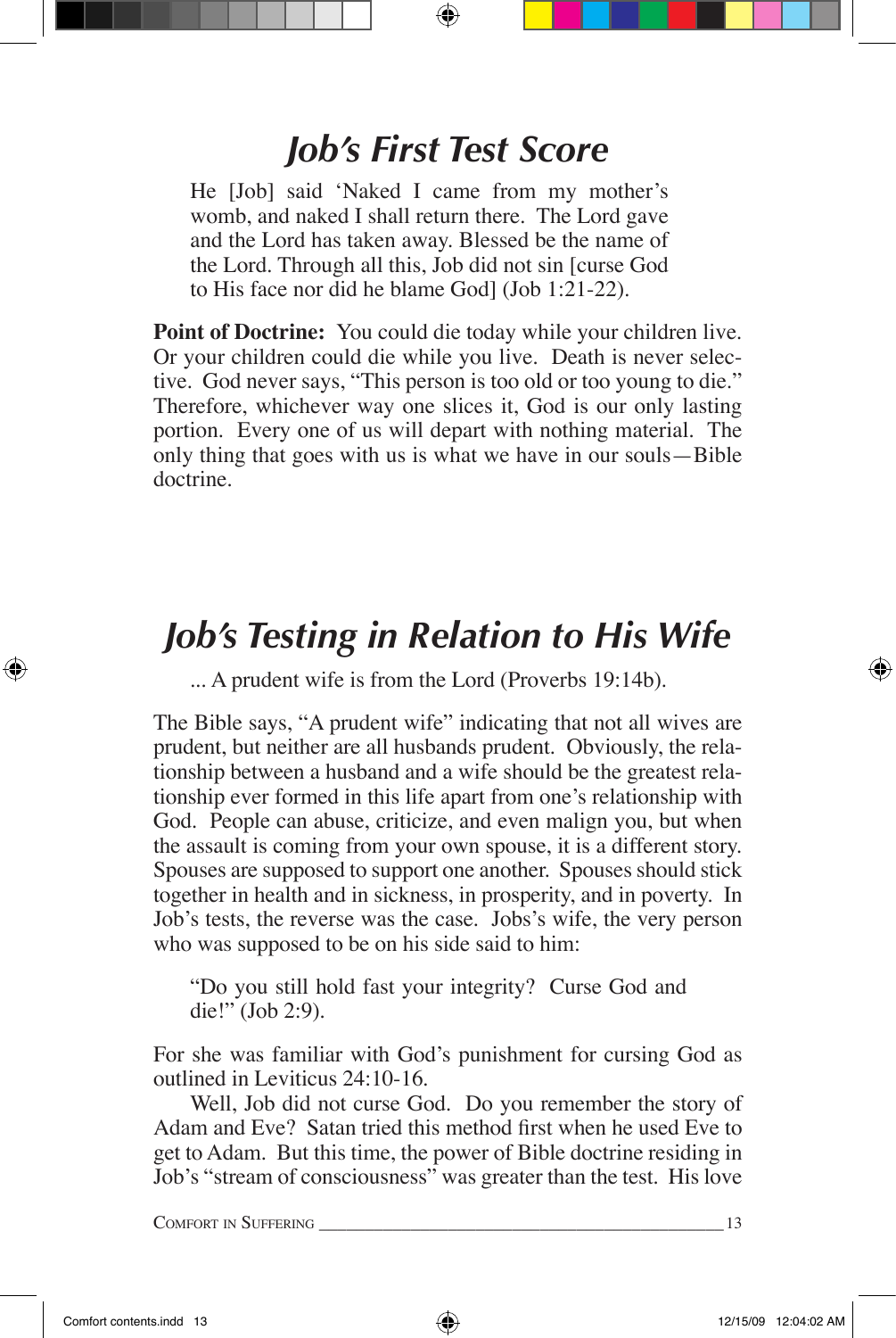for His God was superior. Can your spouse turn you against God? If you are suffering in this area today, can you relax and know that God knows what is happening? If you truly love God, can you say:

And we [I] know that God causes all things to work together for good to those who love God (Romans 8:28a).

If you can say this, then it is the grace of God that has allowed you to be: "fixing our [your] eyes on Jesus, the Author and Perfecter of [your] faith" (Hebrew 12:2a) knowing that He knows how He can turn your situation around for His own glory. We are here for God's glory.

#### *Job's Wealth Under Siege*

Make sure that your character is free from the love of money, being content with what you have; for He Himself has said, "I will never desert you, nor will I ever forsake you." So that we can confidently say, "The Lord is my helper I will not be afraid; what will man [Satan] do to me?" (Hebrews 13:5-6).

Many people, including believers in Christ, have become so much in love with money that their entire lives are centered around making even more money. They go to churches that tell them, "Give, and God will double your bank account, for the more you give, the more the Lord will give you" as if God is in the moneymaking business. "Give ten dollars and you will get twenty." I wish that such a sermon was Biblical, because if it were, I would not be working today. I would go to the bank, borrow ten thousand dollars, give it to the church, and wait for twenty thousand dollars from God! I would be a trillionaire by now. If this was true, there would never be a verses like,

But by the grace of God I am what I am (1 Corinthians 15:10a).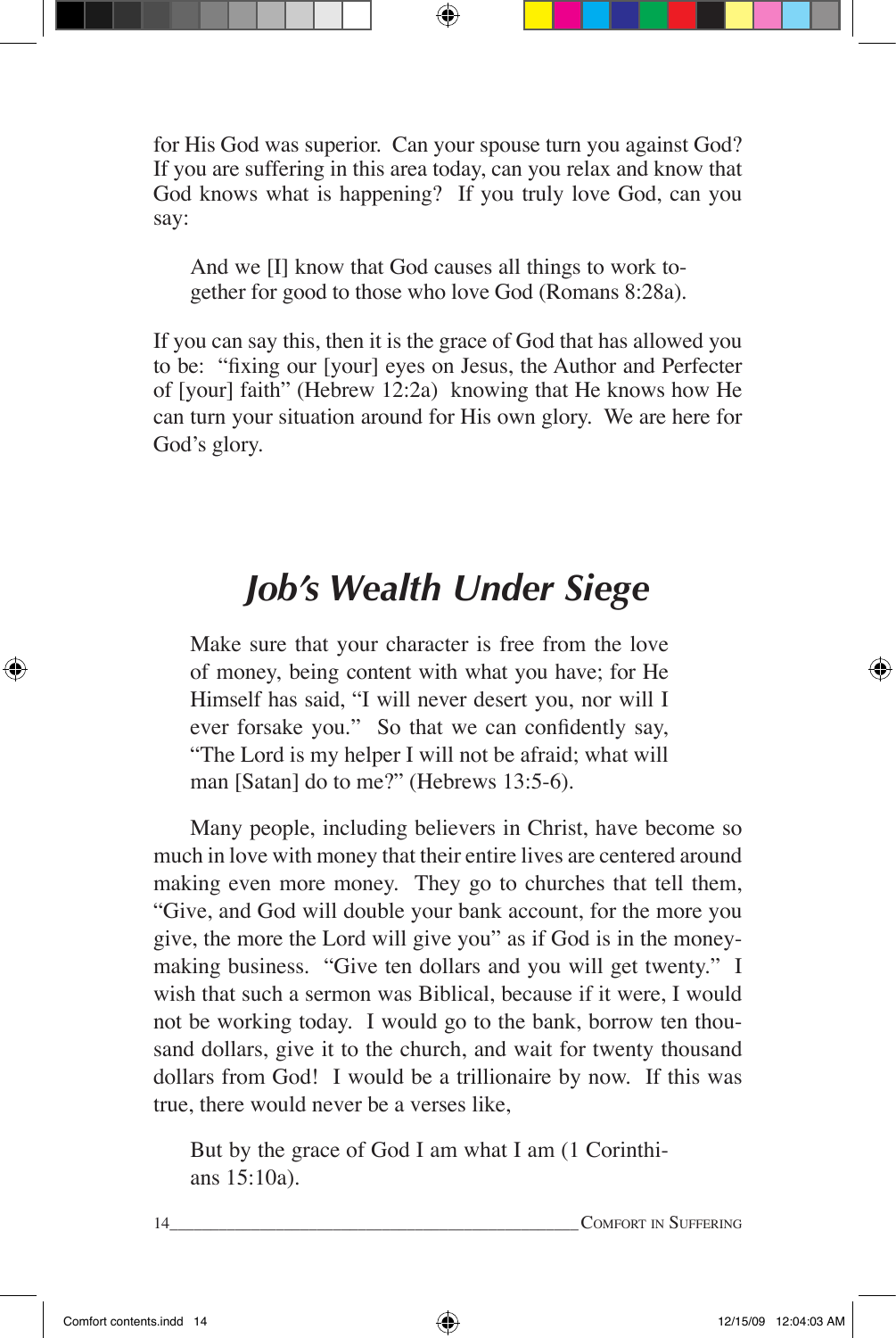… What do you have that you did not receive? And if you did receive it, why do you boast as if you had not received it [as a gift]? (1 Corinthians 4:7).

Everything we have from God is because of His grace. Indeed, Job was a man of great wealth (Job 1:3). He was the richest man in his kingdom and one who always kept his personal love for God at a distance from his attitude toward his wealth. In that sense, he fulfilled the principle:

Make sure that your character is free from the love of money (Hebrews 13:5a).

Job understood that whatever prosperity he had, was from God. "The Lord gave … " (Job 1:21b), he acknowledged.

I once asked a man, "Why do you need money so badly?" His response was, 'Well, I want to buy a mansion."

"And then what?"

"I want to buy a boat."

"And what next?" I asked.

"Then I will buy everything that money can buy."

"Then what?" He had run out of answers. Why? Because he was confused. He never said he would try to buy happiness. Money cannot buy happiness. Therefore, when one pursues money as their source of happiness, passing tests in the area of prosperity becomes extremely difficult. Mansions will come and go, beautiful cars will come and go, whatever money can buy will come and go.

… but the word of our God stands forever (Isaiah 40:8b).

This means that if you have God's Word in your soul, it is all that will remain when other things are taken away.

Job passed the prosperity test when everything he owned was destroyed. Satan took away everything Job had but Satan could not reach Job's soul. Therefore, Job was able to draw on the Bible doctrine stored in his soul and still fulfill the principle: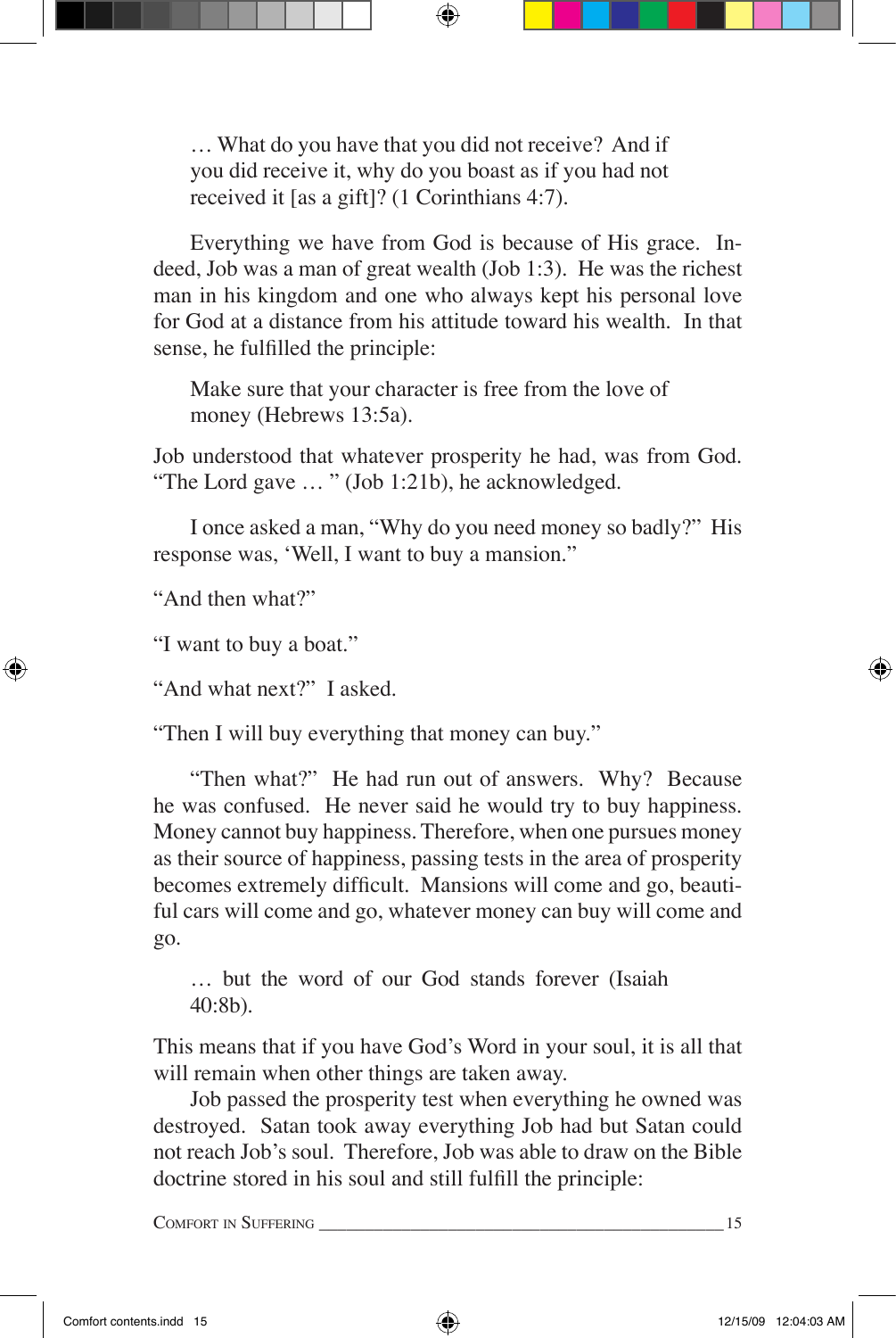In everything give thanks; for this is God's will for you in Christ Jesus (1 Thessalonians 5:18).

Job's confidence was in his God and not in his wealth. He knew that God, who had provided in the past, could replace Job's wealth if God chose to do so. He also knew that God, who was the source of Job's blessings, could never be taken away from him. And that was the difference in Job's life. That can be the difference in your life, too, as you face testing in your life today, or in the future.

#### *In Sickness*

No one wants to be sick. I know what it is like to be sick. Illness is not something to be taken lightly; however, whether you are sick or healthy, the Lord Himself said:

"Lo, I am with you even to the end of the age" (Matthew 28:20b).

This should be a great comfort to you in your sickness.

The disease Job suffered from was an unusual one. Satan intended to physically wipe him out. With God's permission, the only thing that Satan left for Job was his very breath. Job's body was tortured beyond recognition.

Then Satan went out from the presence of the Lord, and smote Job with sore boils from the sole of his foot to the crown of his head. And he took a potsherd to scrape himself while he was sitting among the ashes (Job 2:7-8).

Until it happened, Job had no idea that he was to suffer so intensely. The question is, did God know what His obedient child was going through? Of course He did. He knew what was going to happen to Job since the beginning of time. Nothing ever eludes His infinite knowledge. God is sovereign, so whatever He allows to happen, He does based on His perfect knowledge. He understands every pain and every weakness that you have or ever will have. If you are sick now, it is not an accident. God knew how you would suffer even before you were born. In fact, there is no such thing as "an accident" or "a coincidence" or "luck" where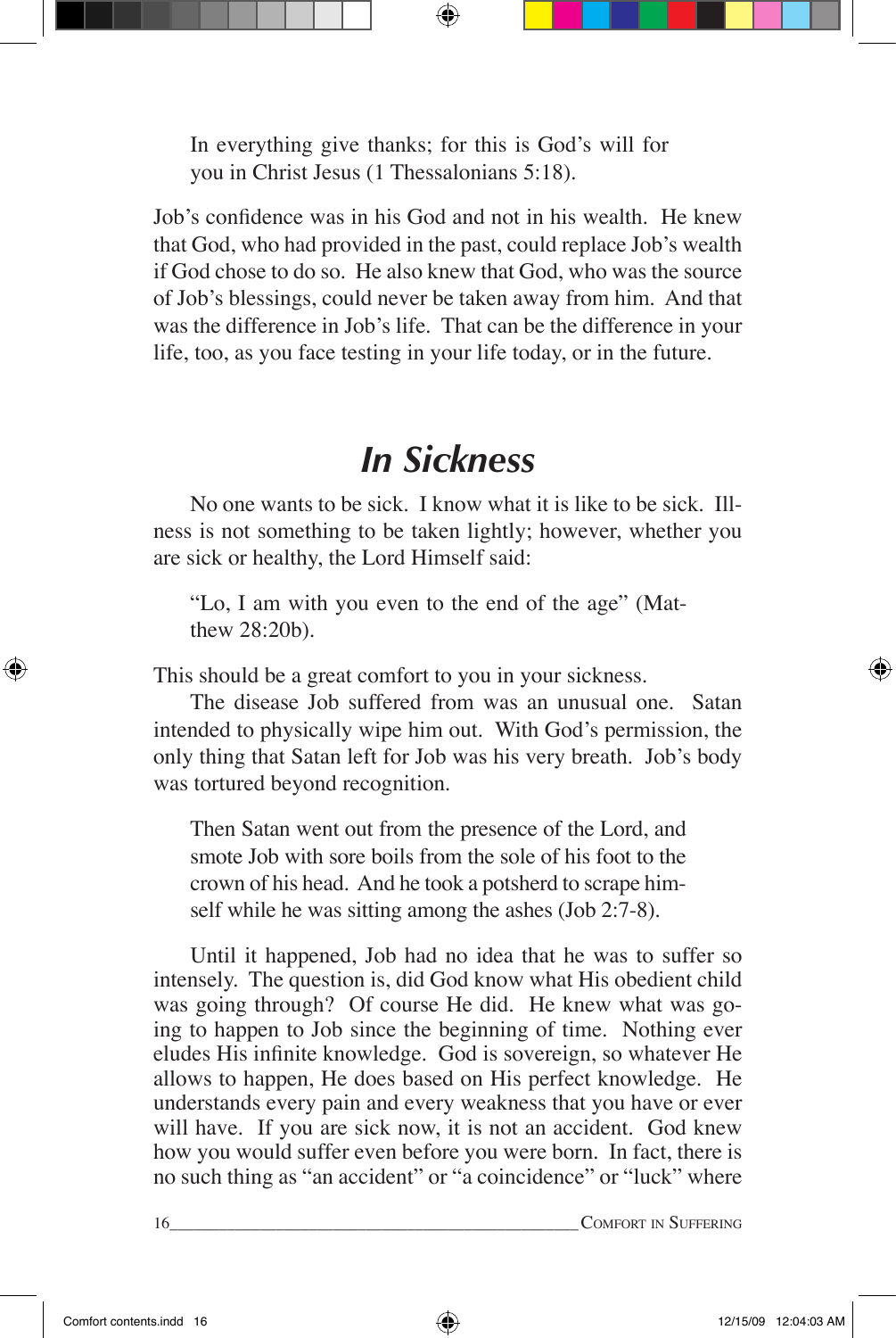God is concerned. To accept any of these things is to accept the fact that God is not in perfect control of human history. In essence, you are saying that something awful (or so called bad luck) has come to you without God noticing, or that something good (or socalled good luck) has mistakenly eluded God and come to you.

In His perfect wisdom, God also knows why He is permitting your sickness. When Job was struck with the most indescribable illness, he did not know why, but God did (Job 2:3-4). God did not tell him why. He was silent, absolutely silent. It was a time for Job to demonstrate to the entire world, to the elect angels and the fallen angels, that his love for his God was greater than everything in his life, including his health. Job knew the answer to this question:

In whose hand is the life of every living thing, and the breath of all mankind? (Job 12:10).

*Do you?* Job knew that until God decided to remove him from the earth he would continue to live. *What about you?* Do you know that, too? As long as God has a purpose for you on this earth, nothing can take your life away. God is sovereign; therefore, the decision about whether you live or die is totally His. That's a nice chunk of doctrine for your soul.

I worked in a hospital and saw many patients. I have seen patients who look like they are going to die in a day or two, but they live for many months, or even years. This also surprises physicians. Sometimes, they predict that a patient could only survive for six months, and then the patient lives six years or even more. Why? Because God makes the final decision. This should be comforting to you in your sickness. Job continues:

Then his wife said to him, "Do you still hold fast your integrity? Curse God and die!" (Job 2:9, cf Leviticus 24:10-23).

I am sure that his wife must have said it in a sweet, soft manner: "Honey, curse God and let's get it over with." Neither the phrase, "for better or for worse" nor "in sickness and in health" occurred to Job's wife at this time. Does your spouse stick around when you are suffering in sickness? If so, that is wonderful, but your comfort should still be from God who never fails you. Wives, children, and family can fail you in hard times, but God will stay by your side for all of eternity.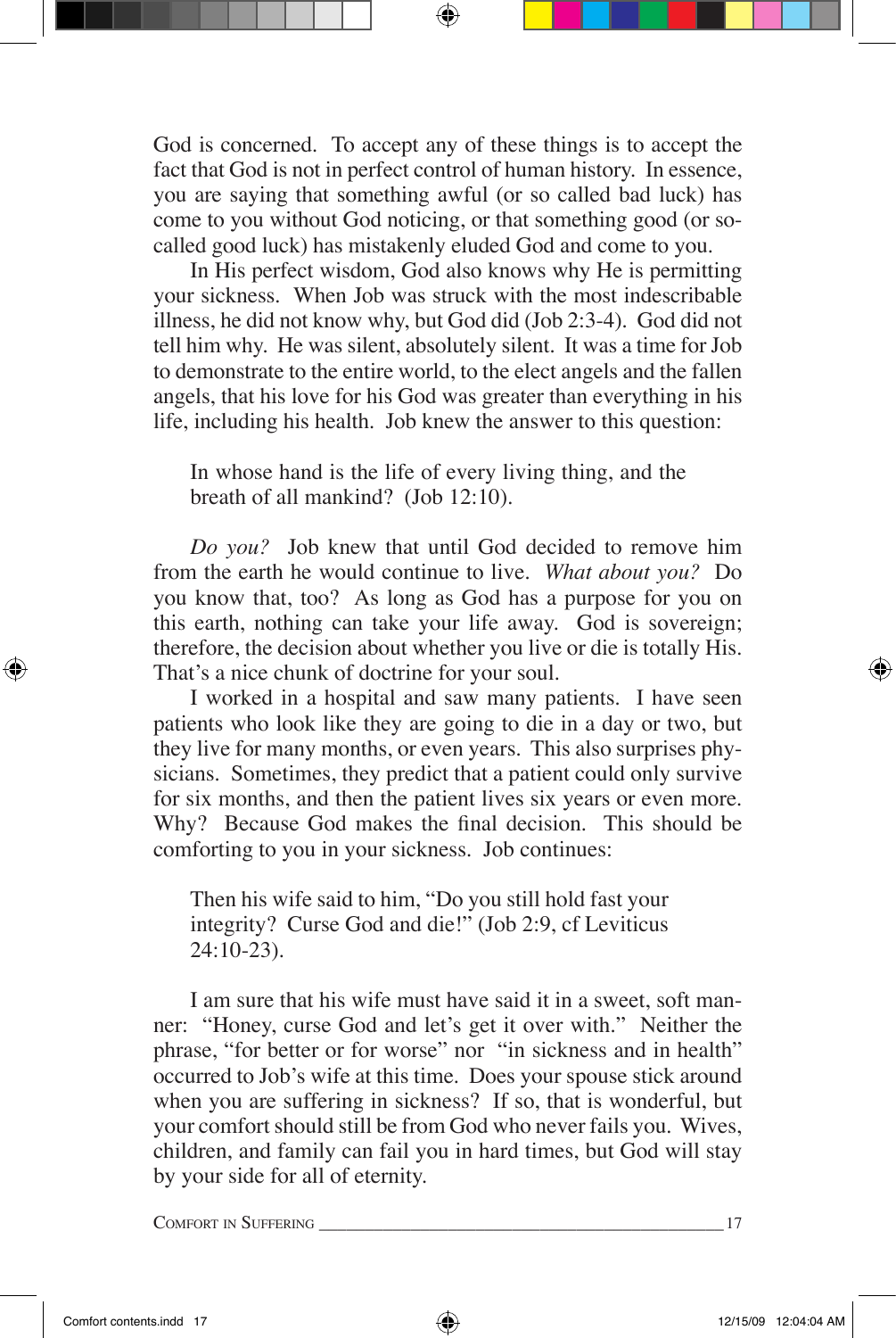"I will never desert you, nor will I ever forsake you" (Hebrews 13:5b).

That is the difference, and it is a great promise for you to store in your soul.

But he [Job] said to her [his wife], "You speak as one of the foolish women speaks. Shall we indeed accept good from God and not accept adversity [bad things]?" In all this Job did not sin with his lips (Job 2:10).

This is a man who truly loved God more than anything in his life, including his health. People often say, "I know how you feel." Nothing could be farther from the truth. No one knows exactly how another person feels. One would have to be inside the soul of that person. Job's illness, as it is described in the Bible, was beyond human understanding. In fact, his friends were stunned when they saw him.

When they [Job's friends] lifted up their eyes at a distance and did not recognize him; they raised their voices and wept; … then they sat down on the ground with him for seven days and seven nights, with no one speaking a word to him, for they saw that his pain was very great (Job 2:12-13).

Job maintained his poise under severe suffering caused by Satan. Job never cursed God. Not even once. I do not know the type of illness you might have at this time. In the light of Job's illness, have your friends visited you and sat for seven days and seven nights, stunned because of your sickness?

Today, as a believer in the Lord Jesus Christ, do you hate or blame God for what is happening to you right now? Do you worry or are you relaxed, knowing that God in His sovereign wisdom knows exactly what you are experiencing. In your afflictions, He Himself has said:

"Cast all your anxiety on Him, because He cares for you," (1 Peter 5:7).

Can you join Job and declare, "I know that my Redeemer lives" (Job 19:25)? And can you assert with him, "And after my skin has been thus destroyed, then from my flesh I shall see God" (Job 19:26)? He anticipated resurrection after death. Are you not looking forward to the resurrection day when our Lord Jesus Christ will give to you your very own resurrection body?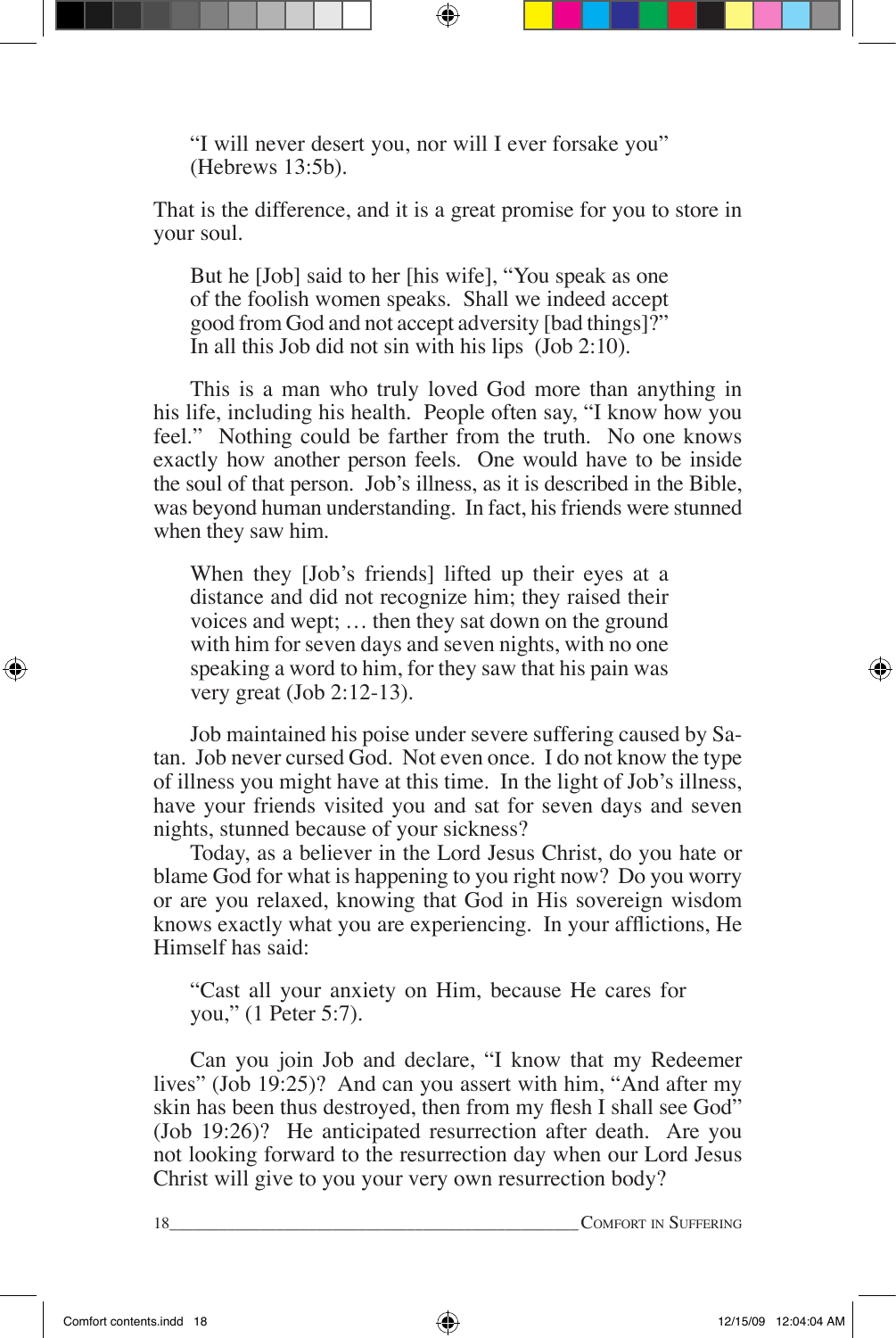# *Dying Moment*

In a moment, in the twinkling of an eye, at the last trumpet; for the trumpet shall sound, and the dead will be raised imperishable, and we will be changed.

For this perishable must put on the imperishable, and this mortal must put on immortality.

But when this perishable will have put on the imperishable, and this mortal will have put on immortality, then will come about the saying that is written, 'Death is swallowed up in victory' (1 Corinthians 15:52-54).

Nothing should be more comforting to any believer than the fact that when he dies, he is going to a place far better than this earth. But not everyone who is sick will recover. Paul puts it this way:

For to me, to live is Christ, and to die is gain (Philippians 1:21).

Why did he say this? Paul knew that when he died, he would be face to face with the Lord (2 Corinthians 5:8) in a place where God:

. . . will wipe away every tear from their eyes; and there will no longer be any death; there will no longer be any mourning, or crying, or pain; the first things have passed away (Revelation 21:4).

This was Paul's hope in his suffering. This was Job's hope in his suffering and this should be your hope when you suffer. In fact, you should have no regrets. God's timing is always based on His perfect wisdom so it is always for your BEST. "Why me, why now?" is the cry of the immature believer.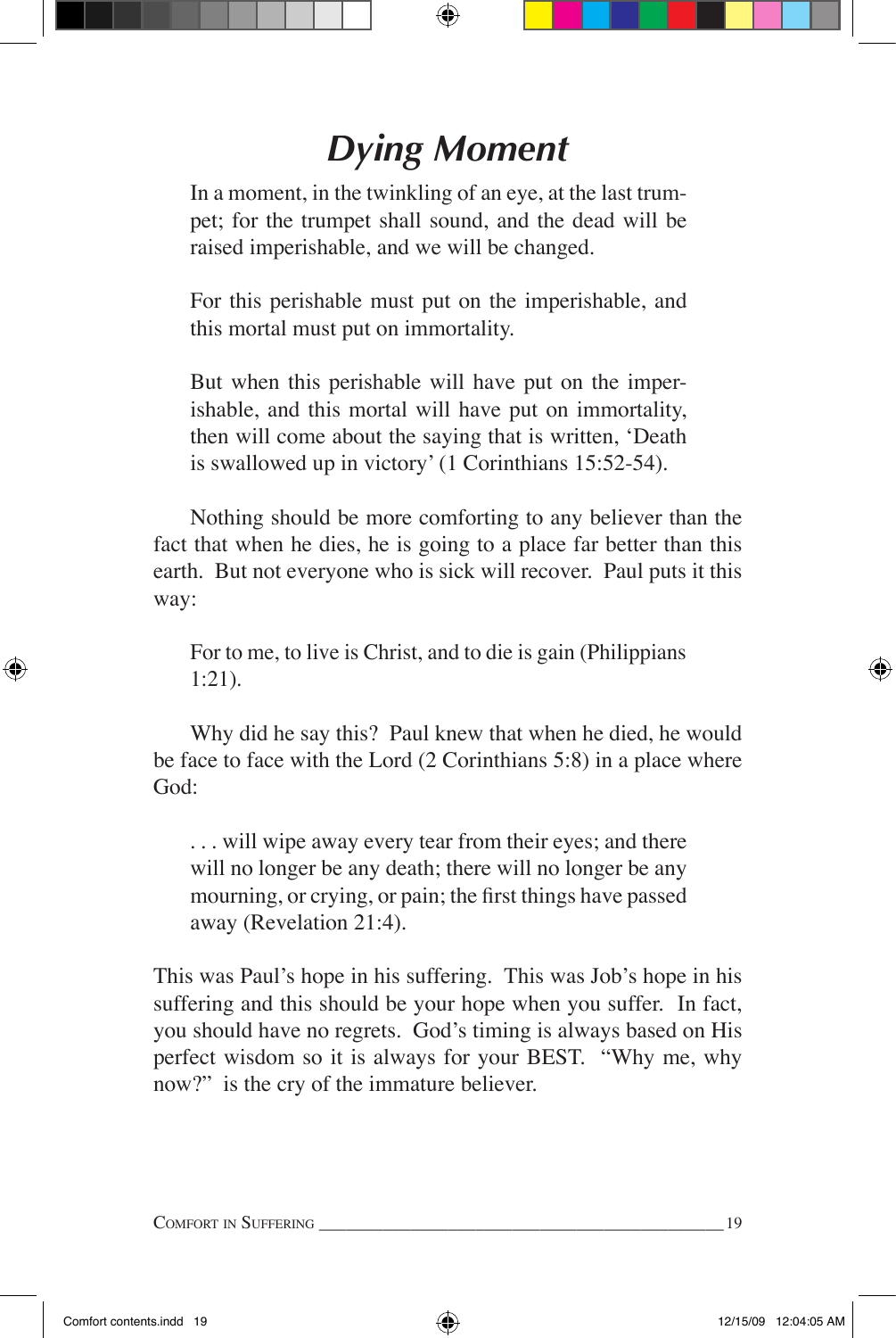### *Testing in Relationships*

God designed testing of any kind with our spiritual advancement and blessing in mind. No student goes into a new class without first passing all the prerequisite classes. If this is true in the human realm, how much more true it is for believers.

Testing in the area of relationships is one of the toughest. Many people are obnoxious by nature. Believers who are out of fellowship with God will judge, malign, gossip, and even hate, others. How many times in your life have family members, friends, coworkers or even strangers accused you of things you never did? Have you ever been in a situation where you know in your heart that you are absolutely right when someone else maintains that you are wrong? Has anyone ever told you that the reason you are suffering is because of sin in your life? Has any member of your church ever said something awful about you? All these things fall under the category of relationship testing. As previously mentioned, there are no easy tests in life. Most likely for Job, however, this relationship testing was the most intense of all. He was really hit hard in this area. Obviously, were it not for the Word of God stored in his soul, he would not have passed the test.

Everyone has someone he leans on in times of difficulty, someone he shares his problems with and can call on in time of need. Think for a moment. How would you feel if the assaults were coming from this very person? How would you feel if your best friends had met to accuse you of things you had not done? Job experienced this. Job's friends attacked him from every angle. They maintained that his suffering was related to monstrous sins in his life. Again and again, they accused him of committing sin against God. You know that these accusations were not true from what you have read about Job's life so far.

Who and what should be your refuge when you are maligned, judged and unjustly accused?

1. Go to the Word of God in your mind, your "stream of consciousness." "For the Word of God is living and active and sharper than any two-edged sword ... " (Hebrews 4:12a). Nothing is more powerful than God's Word. With it you can fend off any attack in your soul and still maintain your poise.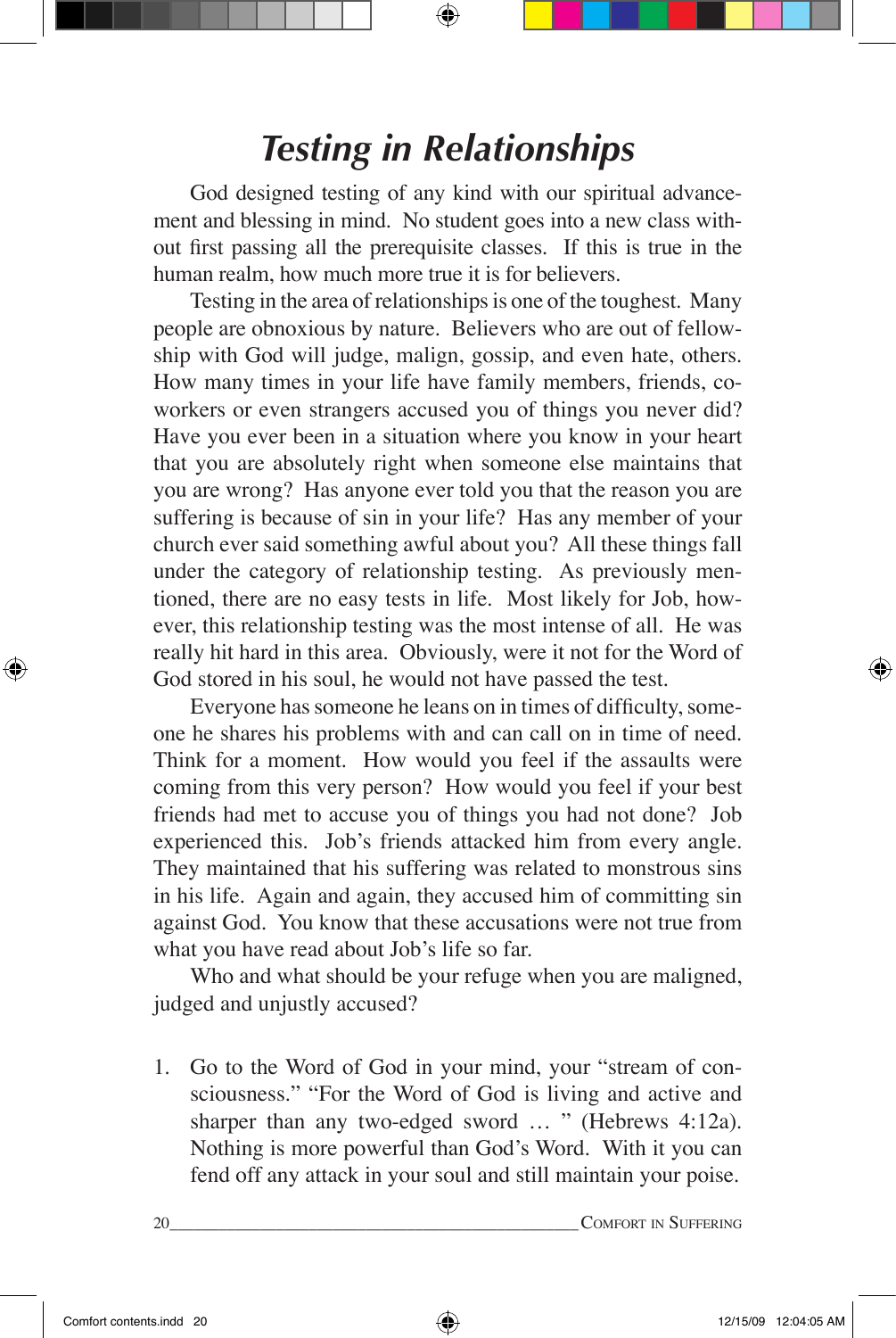- 2. Give the matter to God and leave it for Him to settle. Why? Because only God understands the whole situation, and trying to get revenge on your accuser only makes the problem worse. Every normal person knows that two wrongs do not make a right. God commands that we do not take revenge (Romans 12:19).
- 3. Confide in God rather than in man. Why? Because man may turn against you, but God never changes (Malachi 3:6).
- 4. Remember that you are here on earth to glorify God and not yourself.

Once in a while Job stumbled. Why? Because he was human. The only difference is that he never allowed his failures to keep him from pushing forward to glorify God. As a believer, you will fail. Will you allow your failures to keep you from fulfilling God's plan for your life? Or will you get up, get back into fellowship with God and keep moving in the power of the Holy Spirit until the race is over? (2 Timothy 4:7-8).

#### *The Last Days of Job*

It may interest you to know that after Job's last test was complete, the Bible never says that Satan went back to Heaven to admit to God that He was right after all. However, the final chapters of the book of Job are focused on God's justice. In the end, God finally broke His silence. As a reward for Job's faithfulness during his suffering, God doubled everything Job previously had. Job lived to enjoy life even more because God crowned him in glory. God is the same. He changes not (Malachi 3:6). That means that what He did for Job because Job glorified Him to the maximum, He can do for you if you will take up the whole armor given to you in the word of God and defend your ground (Ephesians 6**:**10- 18). He is a rewarder of those who diligently seek Him (Hebrews 11:6).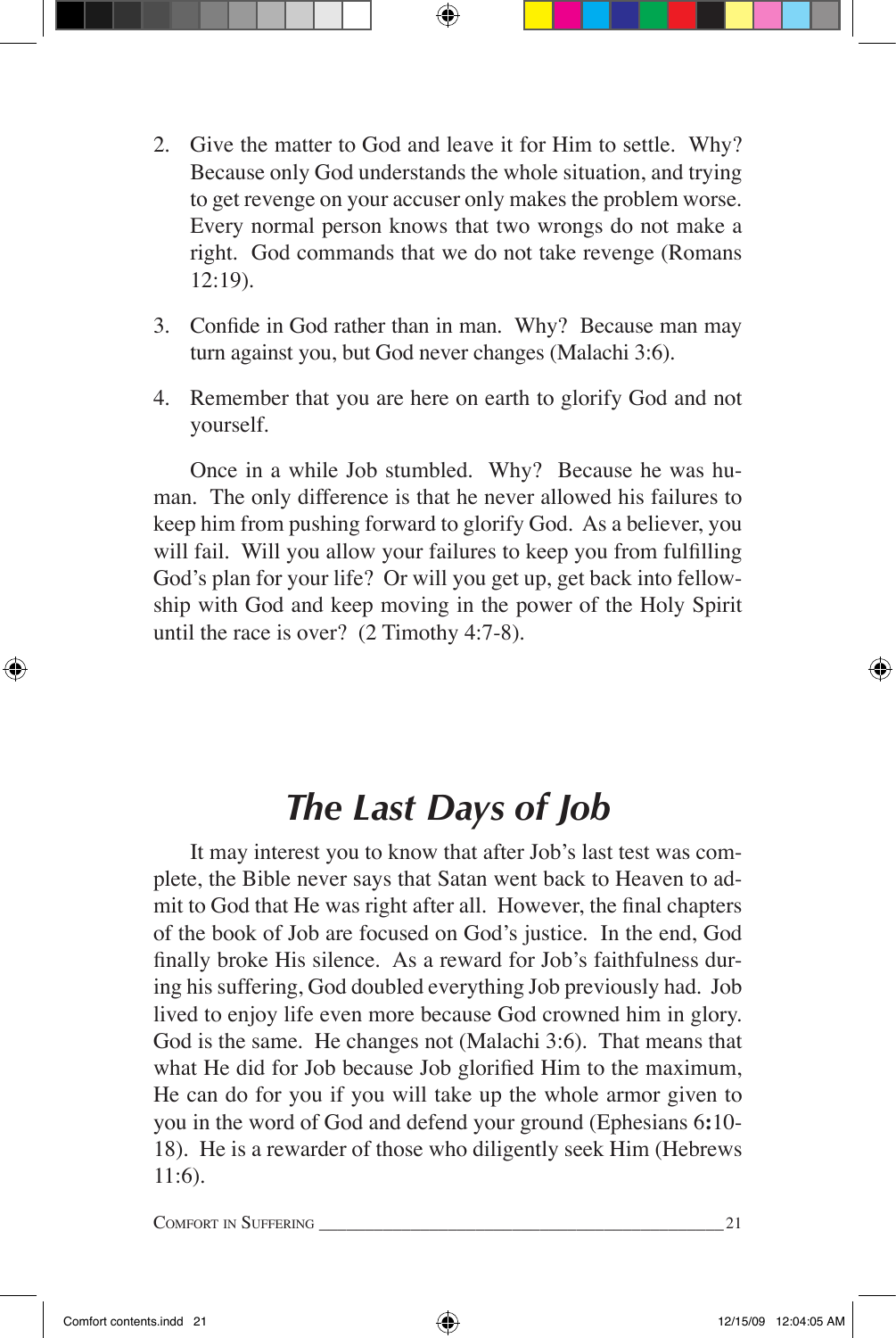# *Lessons and Applications*

*Lesson 1.* God knows exactly what you are going through right now. If you have personally believed in Jesus Christ, you are also a child of God. Therefore, your comfort should not only rest on the fact that God knows who you are, where you are, and what you are going through, but also that He is in charge of your life. You are kept by His power (1 Peter 1:5).

*Lesson 2.* If you know that you are doing what He has commanded you to do [taking in His word and growing in grace] (1 Peter 2:2; 2 Peter 3:18), then you have the privilege of claiming His promises in the midst of your suffering.

And we know that God causes all things to work together for good to those who love God [those who obey Him], to those who are called according to His purpose (Romans 8:28).

**Lesson 3.** If you are in the plan of God, Satan cannot get hold of you in any way without God's sovereign permission (Job 1:10, 12). And when God does permit, He does so for the purpose of blessing you as well as bringing glory to Himself. Therefore, in your suffering, be ready to use the Bible doctrine in your soul to the glory of God.

*Lesson 4.* God knows your strength. He knows what you are able to bear.

No temptation [suffering] has overtaken you but such as is common to man; and God is faithful, who will not allow you to be tempted beyond what you are able (I Corinthians 10:13a).

*Lesson 5.* No believer should rely on the details of this life as a source of happiness. The details of this life will pass away, but the word of God stands forever.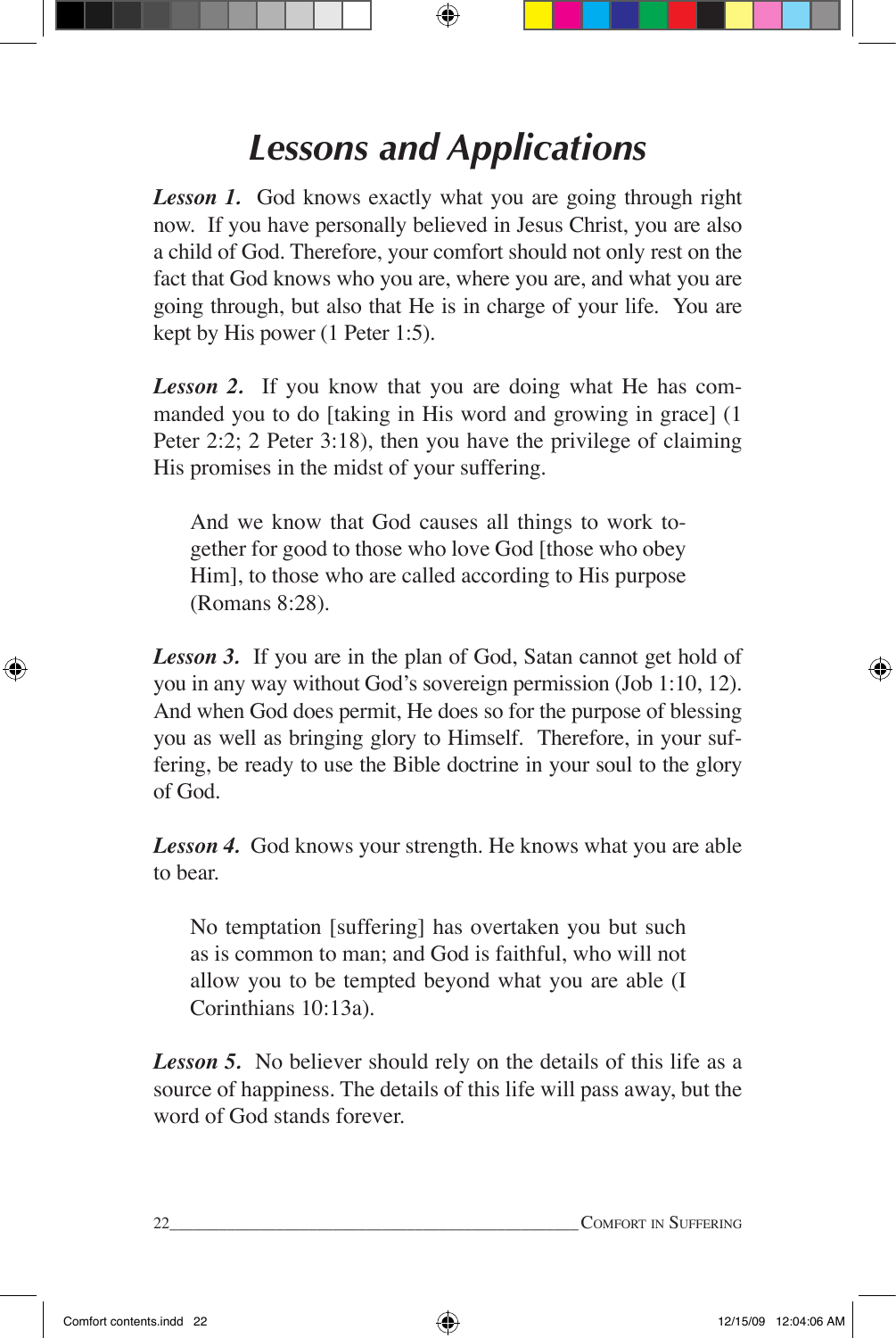The grass withers, the flowers fade, but the Word of our God stands forever (Isaiah 40:8).

*Application:* When your happiness does not depend on your wealth, children, success, or anything else outside of God, then if and when these things are taken away from you, you will not be devastated. In addition, you have a better opportunity to join Job in saying,

"The Lord gave and the Lord has taken way. Blessed be the name of the Lord" (Job 1:21b).

# *The Comforting Promises of God*

There are about 7,000 promises of God in the Bible for you to claim. They belong to you. You can claim them through faith.

In your suffering He has said:

- *• Weeping may last for the night, But a shout of joy comes in the morning (Psalm 30:5b).*
- *• Do not fear, for I am with you; Do not anxiously look about you, for I am your God. I will strengthen you, surely I will help you, surely I will uphold you with My righteous right hand (Isaiah 41:10).*
- *• Casting all your anxiety on Him, because He cares for you (1 Peter 5:7).*
- *• ... for He Himself has said, "I will never leave you, nor will I ever forsake you" (Hebrews 13:5b).*
- *• Call upon Me in the day of trouble; I shall rescue you, and you will honor Me (Psalm 50:15).*
- *• The name of the Lord is a strong tower; the righteous runs into it and is safe (Proverbs 18:10).*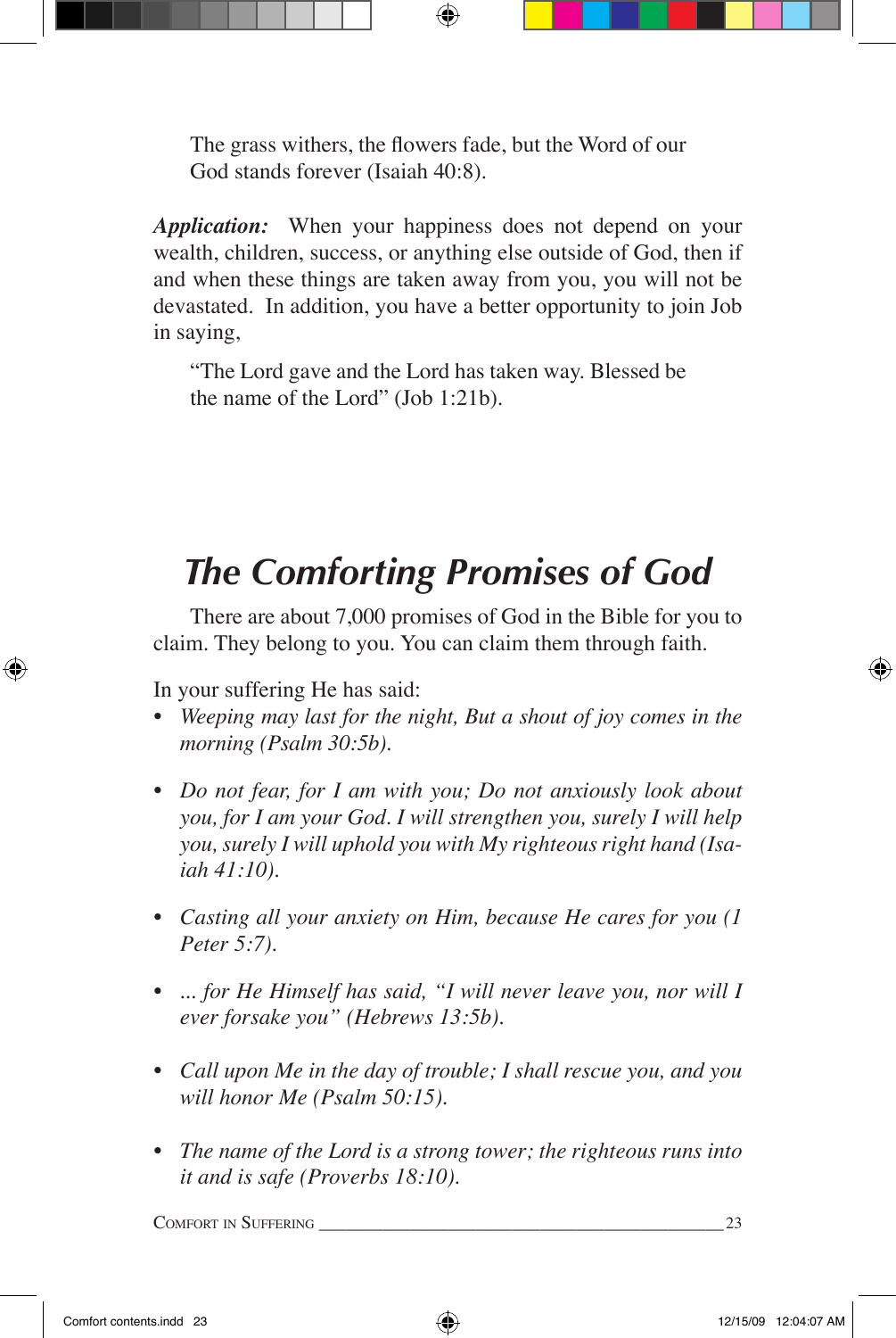- *• Cast your burden upon the Lord and He will sustain you; He will never allow the righteous [righteous through faith in Christ] to be shaken (Psalm 55:22).*
- *• The Lord is my shepherd, I shall not be in want (Psalm 23:1).*
- *• How blessed are all who take refuge in Him! (Psalm 2:12b).*
- *• Call to Me, and I will answer you, and I will tell you great and mighty things, which you do not know (Jeremiah 33:3).*
- *• Be anxious for nothing, but in everything by prayer and supplication, with thanksgiving let your request be made known to God. And the peace of God, which surpasses all comprehension, will guard your hearts and minds in Christ Jesus (Phillipians 4:6-7).*
- *• If you abide in Me, and My words abide in you, ask whatever you wish, and it will be done for you (John 15:7).*
- *• If you ask Me anything in My name, I will do it (John 14:14).*
- *• And all things you ask in prayer, believing, you will receive (Matthew 21:22).*
- *• I, even I, am He who comforts you (Isaiah 51:12a).*
- *• The eternal God is a dwelling place, And underneath are the everlasting arms (Deuteronomy 33:27).*
- *• The steadfast of mind You will keep in perfect peace, Because he trusts in You (Isaiah 26:3).*
- *• Trust in the Lord forever, for in God the Lord, we have an everlasting Rock (Isaiah 26:4).*
- *• Wait for the Lord; Be strong and let your heart take courage; Yes wait for the Lord (Psalm 27:14).*
- *• And my God shall supply all your needs according to His riches in glory in Christ Jesus (Phillipians 4:19).*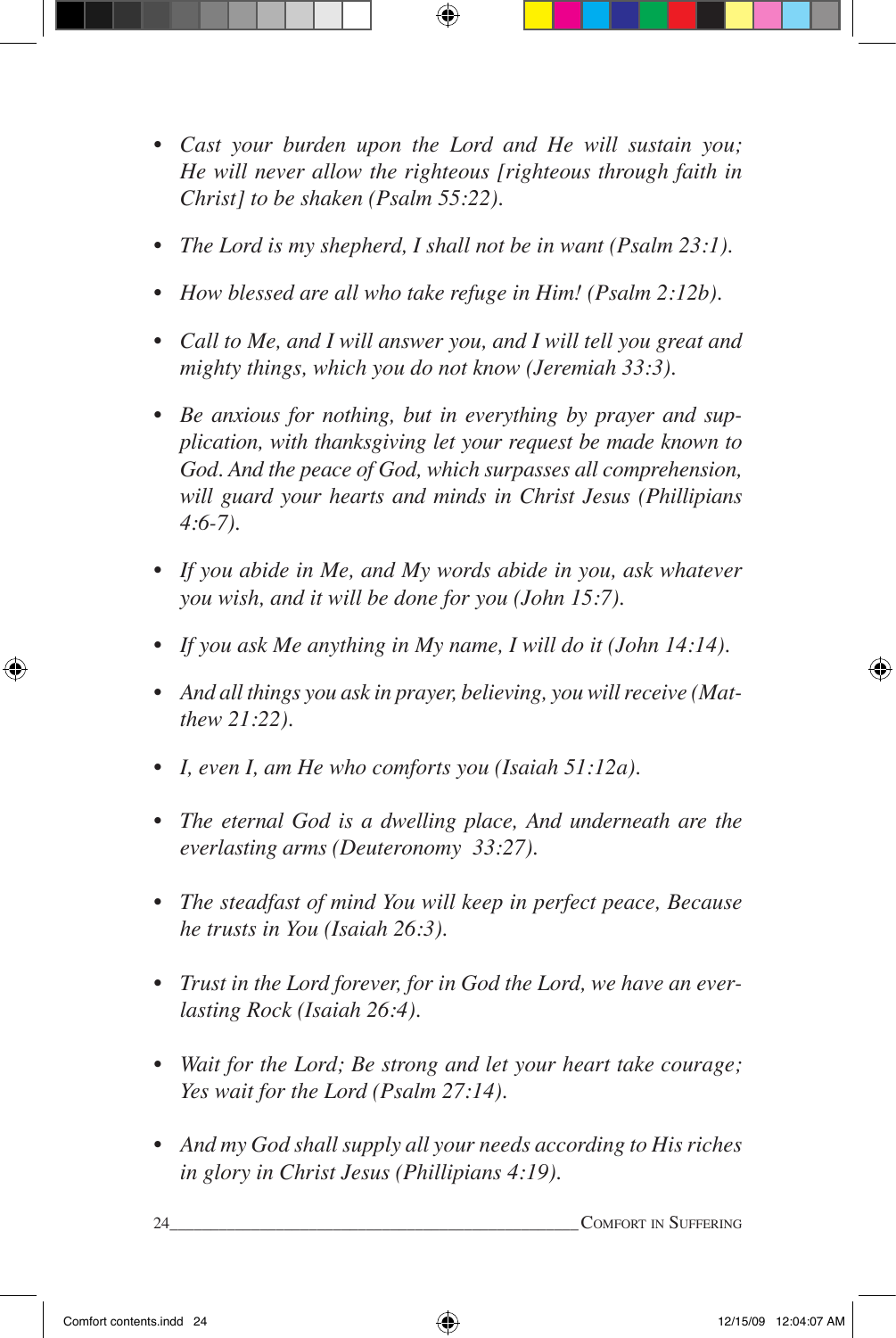No matter what you suffer now as a believer one thing is sure:

For I am convinced that neither death, nor life, nor angels, nor principalities, nor things present, nor things to come, nor powers, nor height, nor depth, nor any other created thing, will be able to separate us from the love of God, which is in Christ Jesus our Lord (Romans 8:38-39).

And at last:

and He [God] will wipe away every tear from their eyes; and there will no longer by any death; there will no longer be any mourning, or crying, or pain; the first things have passed away (Revelation 21:4).

Therefore we do not lose heart, but though our outer man [physical body] is decaying, yet our inner man [soul] is being renewed day by day. For momentary, light affliction [sufferings] is producing for us an eternal weight of glory far beyond all comparison (2 Corinthians 4:16-17).

Such is the confidence (hope) of all who are in Christ Jesus, our Lord and Savior.



*Therefore, Heavenly Father, thank You for giving me the privilege of reading through this doctrinal teaching. Father, only You know what I am going through at this time. You know whether I am lying down sick, or whether I am dying of an incurable disease; You also know whether I have recently lost a loved one; You know whether I am facing the most difficult suffering of my life. God, I pray that the doctrine from this material may be a source of comfort to me. This I pray in Christ's name. Amen.*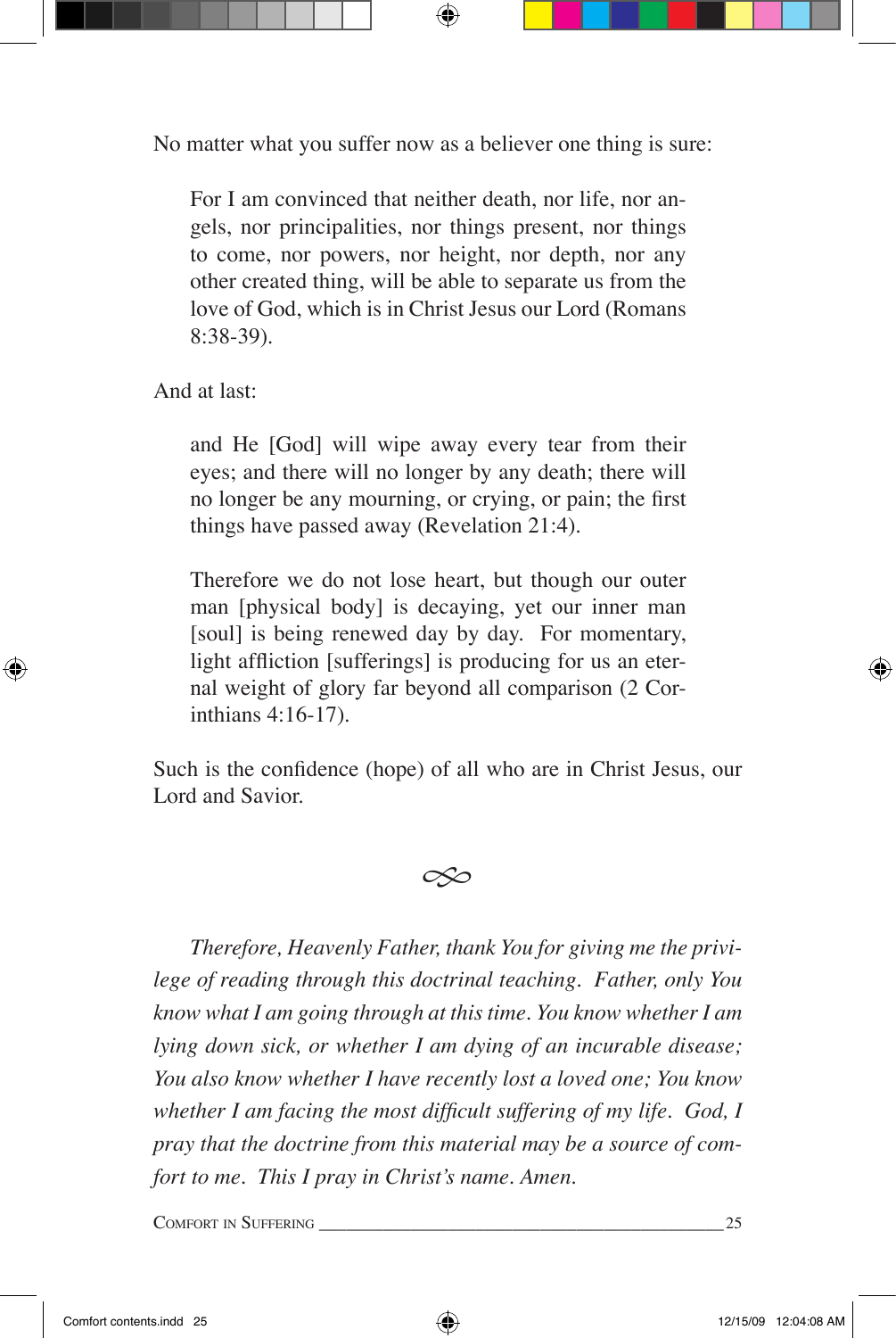#### *Notes*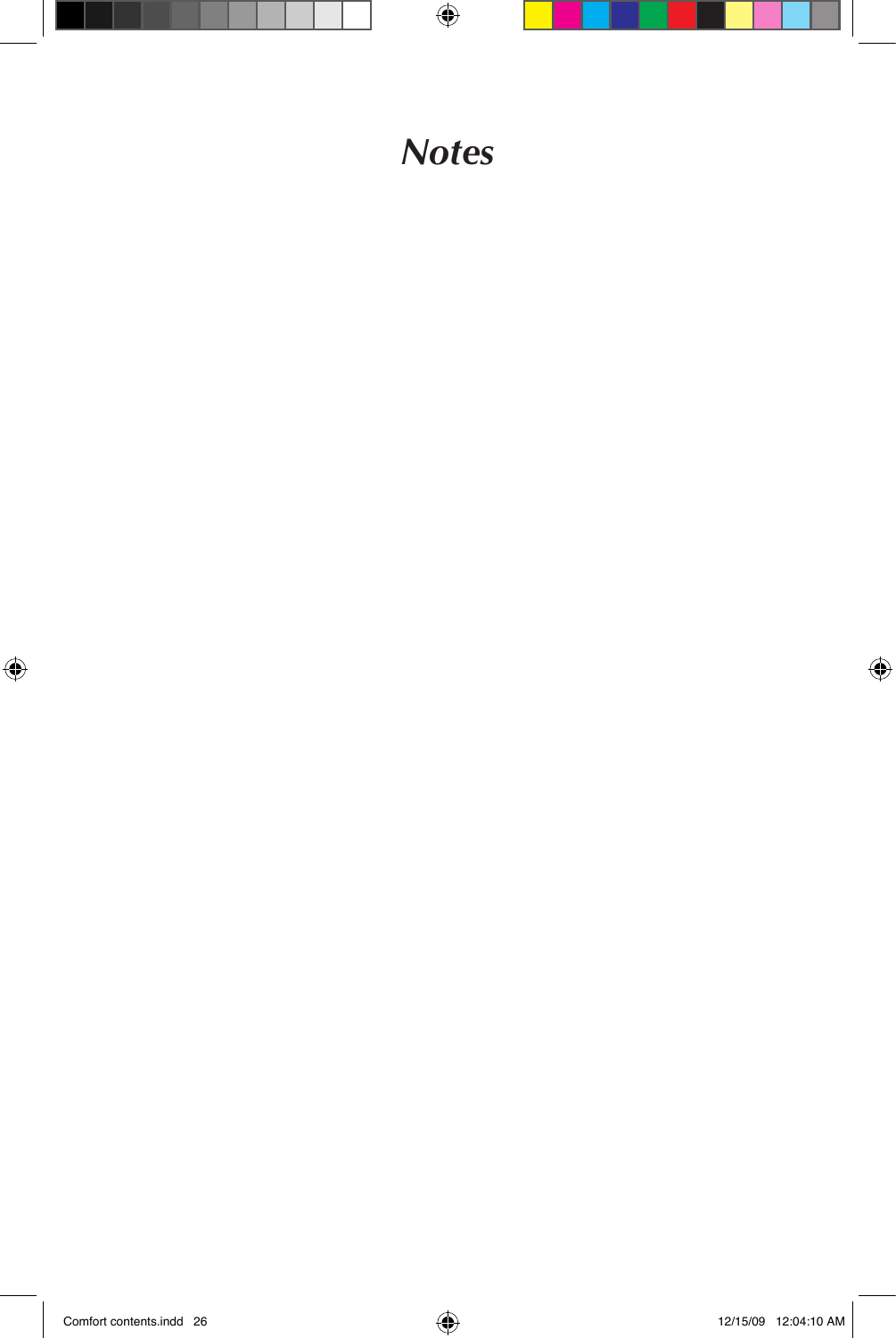#### *Notes*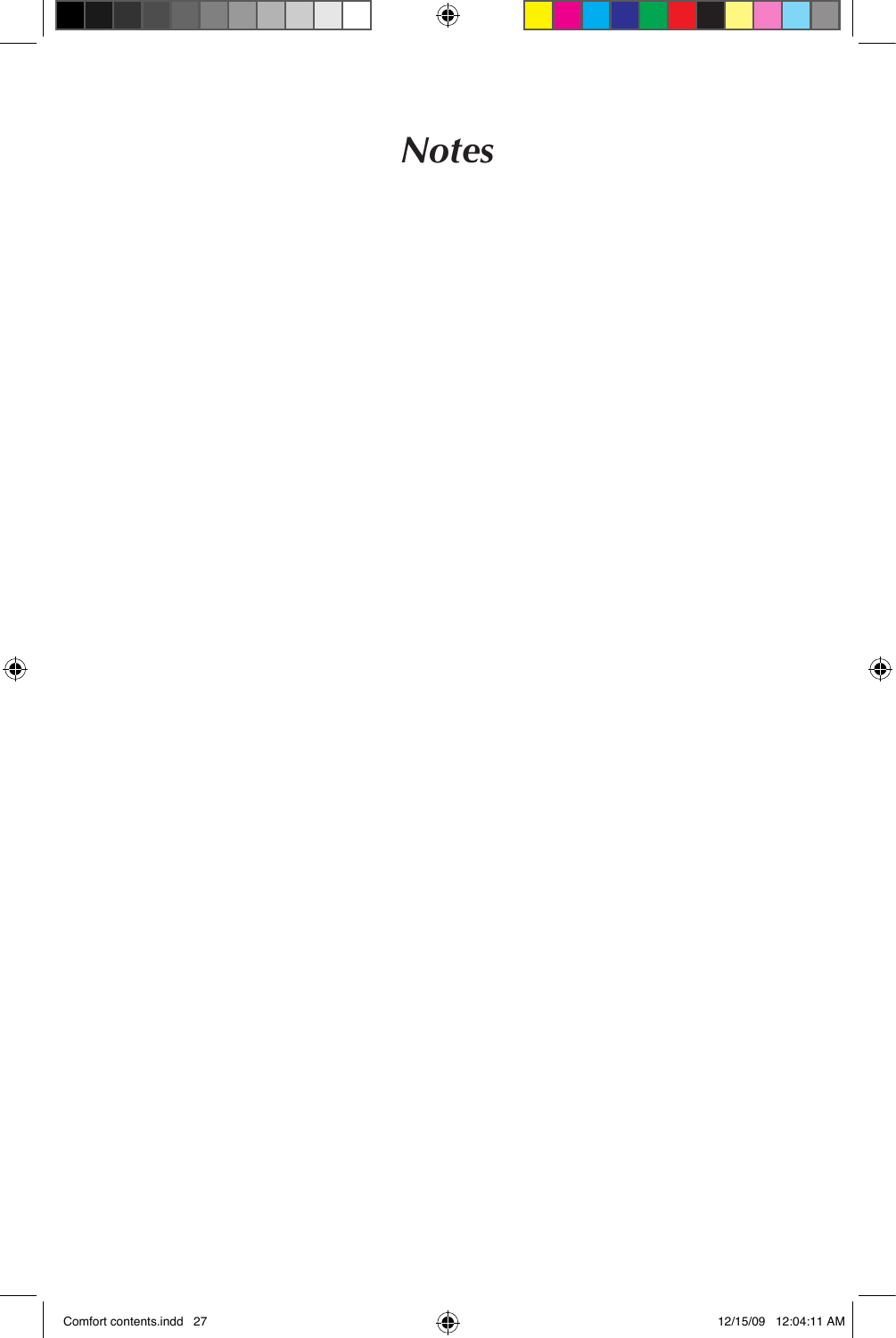#### *Buy Truth, and Do Not Sell It*

(Proverbs 23:23a)

Are you aware that sound Bible teaching is a precious and priceless piece of spiritual jewelry? Indeed, church history has shown how difficult sound teaching is to come by, especially in modern day Christianity! So, when God from His oasis of grace leads us to the pearls of truth in His infallible and inerrant Word, we ought to cherish them without reserve. The Bible is the treasure box that holds your capacity to enjoy abundant life, to reap maximum happiness in life, friendship, marriage, business, and to enjoy unprecedented blessings for today and tomorrow; therefore, "buy truth" [stay grounded in the Word] "for wisdom is better than jewels; and all desirable things cannot compare with her" (Proverbs 8:11).

Truth: For you are not under law BUT under GRACE (Romans 6:14b).